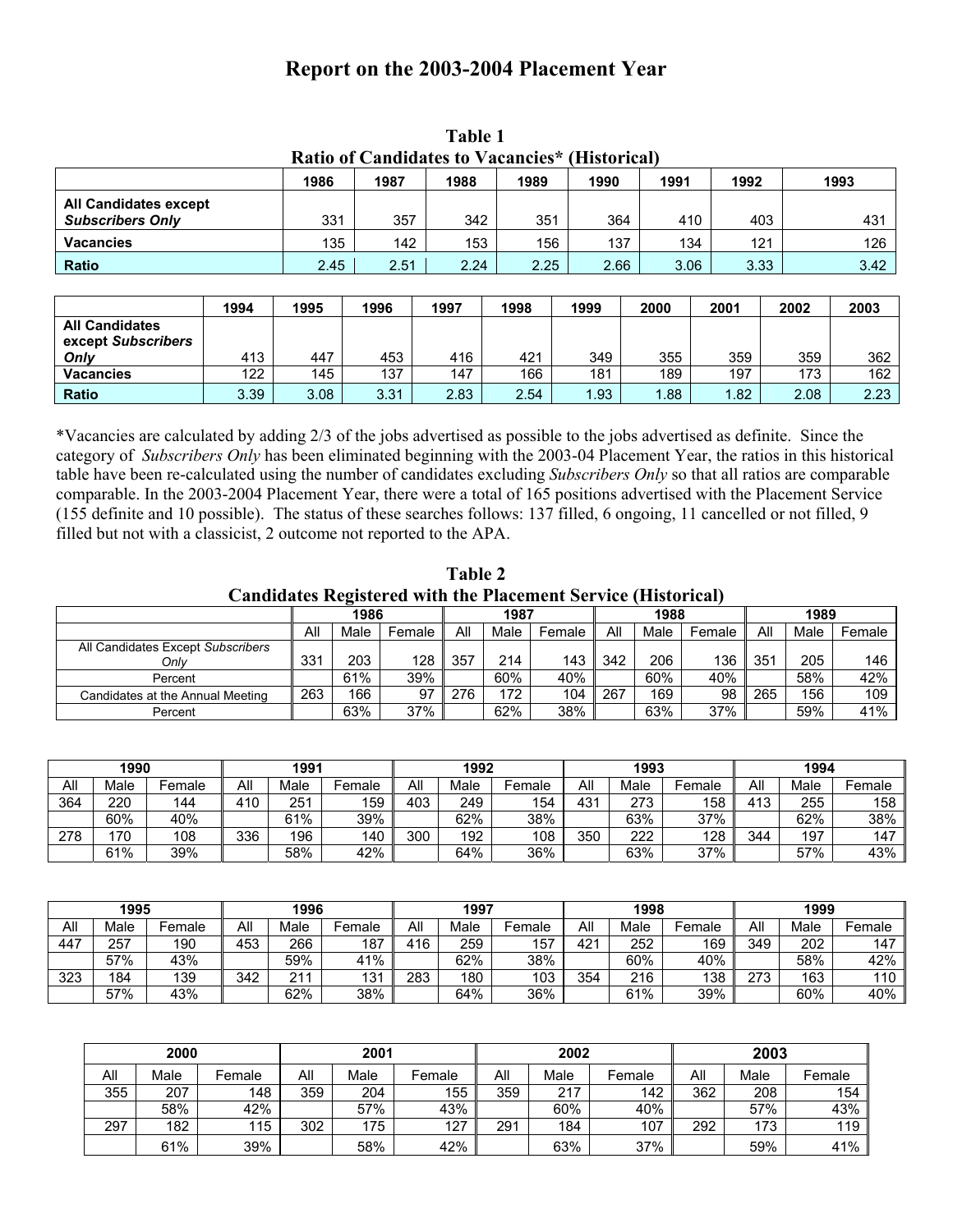| <b>Number of Interviews</b><br><b>Conducted</b> | <b>Number of Institutions</b><br><b>Conducting X Number</b><br>of Interviews | <b>Interview Totals</b> |
|-------------------------------------------------|------------------------------------------------------------------------------|-------------------------|
| see note below*                                 | 72                                                                           | 0                       |
| 5                                               | 1                                                                            | 5                       |
| 6                                               | $\overline{2}$                                                               | 12                      |
| 7                                               | 3                                                                            | 21                      |
| 8                                               | 4                                                                            | 32                      |
| 10                                              | 4                                                                            | 40                      |
| 11                                              | 6                                                                            | 66                      |
| 12                                              | 5                                                                            | 60                      |
| 13                                              | 6                                                                            | 78                      |
| 14                                              | $\overline{2}$                                                               | 28                      |
| 15                                              | 4                                                                            | 60                      |
| 16                                              | 6                                                                            | 96                      |
| 17                                              | 2                                                                            | 34                      |
| 19                                              | 1                                                                            | 19                      |
| 20                                              | 4                                                                            | 80                      |
| 24                                              | 1                                                                            | 24                      |
| 26                                              | 1                                                                            | 26                      |
| <b>Totals</b>                                   | 124                                                                          | 681                     |

| Table 3                                                               |
|-----------------------------------------------------------------------|
| <b>Institutions and Their Use of the Placement Service, 2003-2004</b> |

\*Note: Of the 72 institutions that did not use the Placement Service to schedule interviews, 29 published ads after the convention.

| # of<br><b>Interviews</b> | <b>Female</b> | Male | <b>Total</b> | $%$ of<br><b>Candidates</b><br>at Meeting |
|---------------------------|---------------|------|--------------|-------------------------------------------|
| 0                         | 31            | 49   | 80           | 27%                                       |
| 1                         | 23            | 40   | 63           | 22%                                       |
| 2                         | 19            | 26   | 45           | 15%                                       |
| 3                         | 19            | 10   | 29           | 10%                                       |
| 4                         | 6             | 15   | 21           | 7%                                        |
| 5                         | 7             | 9    | 16           | 5%                                        |
| 6                         | 4             | 8    | 12           | 4%                                        |
| 7                         | 1             | 3    | 4            | 1%                                        |
| 8                         | 4             | 5    | 9            | 3%                                        |
| 9                         | 2             | 3    | 5            | 2%                                        |
| 11                        | 1             | 2    | 3            | 1%                                        |
| 12                        | 1             | 1    | 2            | 1%                                        |
| 13                        | 1             | 1    | 2            | 1%                                        |
| 17                        |               | 1    | 1            | 0%                                        |
| <b>Totals</b>             | 119           | 173  | 292          | 100%                                      |

**Table 4A Number of Interviews per Candidate\* at 2004 Annual Meeting**

Note 32 candidates who returned the survey reported more interviews on the survey than were recorded on their official records with the Placement Service (usually 1-2 more, but occasionally 3-5 more). This may have been due to some institutions that had not advertised with the Service conducting interviews on their own at the convention. Only the official Placement Service records have been used for all the statistics in this report that include interviews.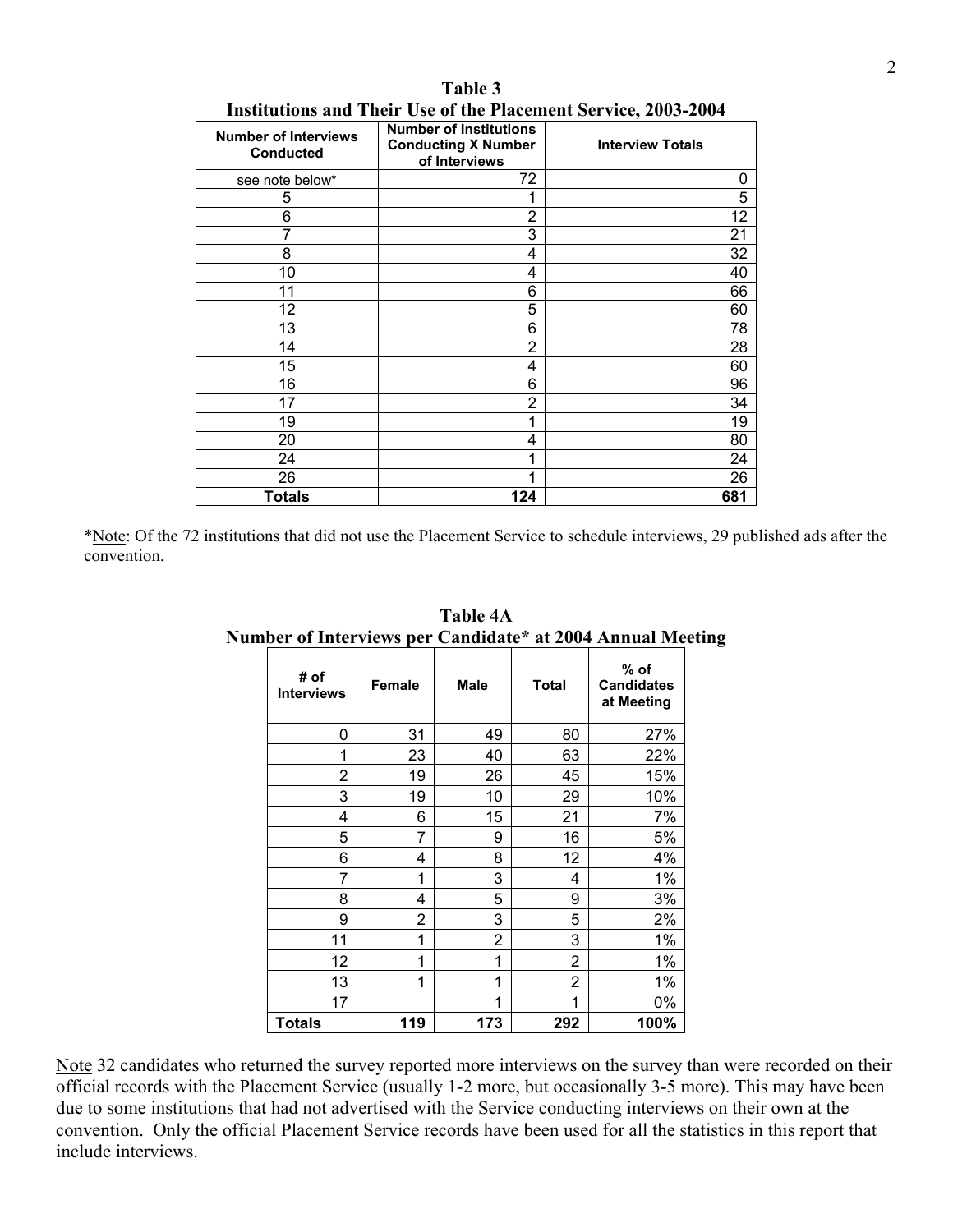| Female Candidates with 2004-2005 Positions |                |                          |                         |          |                   |                                  |                                                      |  |  |  |  |  |
|--------------------------------------------|----------------|--------------------------|-------------------------|----------|-------------------|----------------------------------|------------------------------------------------------|--|--|--|--|--|
|                                            |                |                          | <b>Type of Position</b> |          |                   |                                  | % of Female                                          |  |  |  |  |  |
| # of Interviews                            | adjunct        | non-<br>tenure-<br>track | tenure-<br>track        | tenured  | non-<br>tenurable | <b>Total</b><br><b>Positions</b> | <b>Candidates at</b><br>Meeting with<br>x Interviews |  |  |  |  |  |
| not at meeting                             |                | $\overline{2}$           | 3                       |          |                   | 6                                |                                                      |  |  |  |  |  |
|                                            |                | $\overline{2}$           | $\overline{2}$          |          |                   | 5                                | 16%                                                  |  |  |  |  |  |
|                                            |                | 5                        |                         |          |                   | 6                                | 26%                                                  |  |  |  |  |  |
| 2                                          |                |                          | 4                       |          |                   | 5                                | 26%                                                  |  |  |  |  |  |
| 3                                          |                | $\overline{7}$           | 4                       |          |                   | 11                               | 58%                                                  |  |  |  |  |  |
| 4                                          |                | $\overline{2}$           | 3                       |          |                   | 5                                | 83%                                                  |  |  |  |  |  |
| 5                                          |                | $\overline{2}$           | 4                       |          |                   | 6                                | 86%                                                  |  |  |  |  |  |
| 6                                          |                |                          |                         |          |                   | 1                                | 25%                                                  |  |  |  |  |  |
| 7                                          |                |                          |                         |          |                   | 1                                | 100%                                                 |  |  |  |  |  |
| 8                                          |                | $\overline{2}$           |                         |          |                   | 3                                | 75%                                                  |  |  |  |  |  |
| 9                                          |                |                          |                         |          |                   | 1                                | 50%                                                  |  |  |  |  |  |
| 11                                         |                |                          |                         |          |                   | 1                                | 100%                                                 |  |  |  |  |  |
| 12                                         |                |                          |                         |          |                   | 1                                | 100%                                                 |  |  |  |  |  |
| 13                                         |                |                          |                         |          |                   | 4                                | 100%                                                 |  |  |  |  |  |
| <b>Totals</b>                              | $\overline{2}$ | 25                       | 25                      | $\bf{0}$ |                   | 53                               |                                                      |  |  |  |  |  |

**Table 4B Number of Interviews of Female Candidates with New 2004-05 Academic Positions** 

**Table 4C Number of Interviews of Male Candidates with New 2004-05 Academic Positions** 

|                 |         |                          |                         | Male Candidates with 2004-2005 Positions |                   |                                  |                                                             |
|-----------------|---------|--------------------------|-------------------------|------------------------------------------|-------------------|----------------------------------|-------------------------------------------------------------|
|                 |         |                          | <b>Type of Position</b> |                                          |                   |                                  | % of Male                                                   |
| # of Interviews | adjunct | non-<br>tenure-<br>track | tenure-<br>track        | tenured                                  | non-<br>tenurable | <b>Total</b><br><b>Positions</b> | <b>Candidates at</b><br><b>Meeting with</b><br>x Interviews |
| not at meeting  |         |                          |                         |                                          |                   |                                  |                                                             |
|                 | 1       | 3                        |                         |                                          |                   | 5                                | 10%                                                         |
|                 |         | $\overline{2}$           |                         |                                          |                   | 3                                | 8%                                                          |
| $\overline{2}$  |         | 4                        |                         |                                          |                   | 4                                | 15%                                                         |
| 3               |         |                          | $\overline{2}$          |                                          |                   | 2                                | 20%                                                         |
| 4               |         | 3                        | 4                       |                                          |                   | $\overline{7}$                   | 47%                                                         |
| 5               |         | $\overline{2}$           | 3                       |                                          |                   | 5                                | 56%                                                         |
| $\,6$           |         | $\overline{2}$           | 4                       |                                          |                   | 6                                | 75%                                                         |
| 7               |         |                          | $\overline{2}$          |                                          |                   | 3                                | 100%                                                        |
| 8               |         | 3                        |                         |                                          |                   | 3                                | 60%                                                         |
| 9               |         |                          | $\overline{2}$          |                                          |                   | 2                                | 67%                                                         |
| 11              |         |                          |                         |                                          |                   |                                  | 50%                                                         |
| 12              |         |                          |                         |                                          |                   |                                  | 100%                                                        |
| 13              |         |                          |                         |                                          |                   |                                  | 100%                                                        |
| 17              |         |                          |                         |                                          |                   |                                  | 100%                                                        |
| <b>Totals</b>   | 1       | 20                       | 24                      | $\boldsymbol{0}$                         | $\mathbf 0$       | 45                               |                                                             |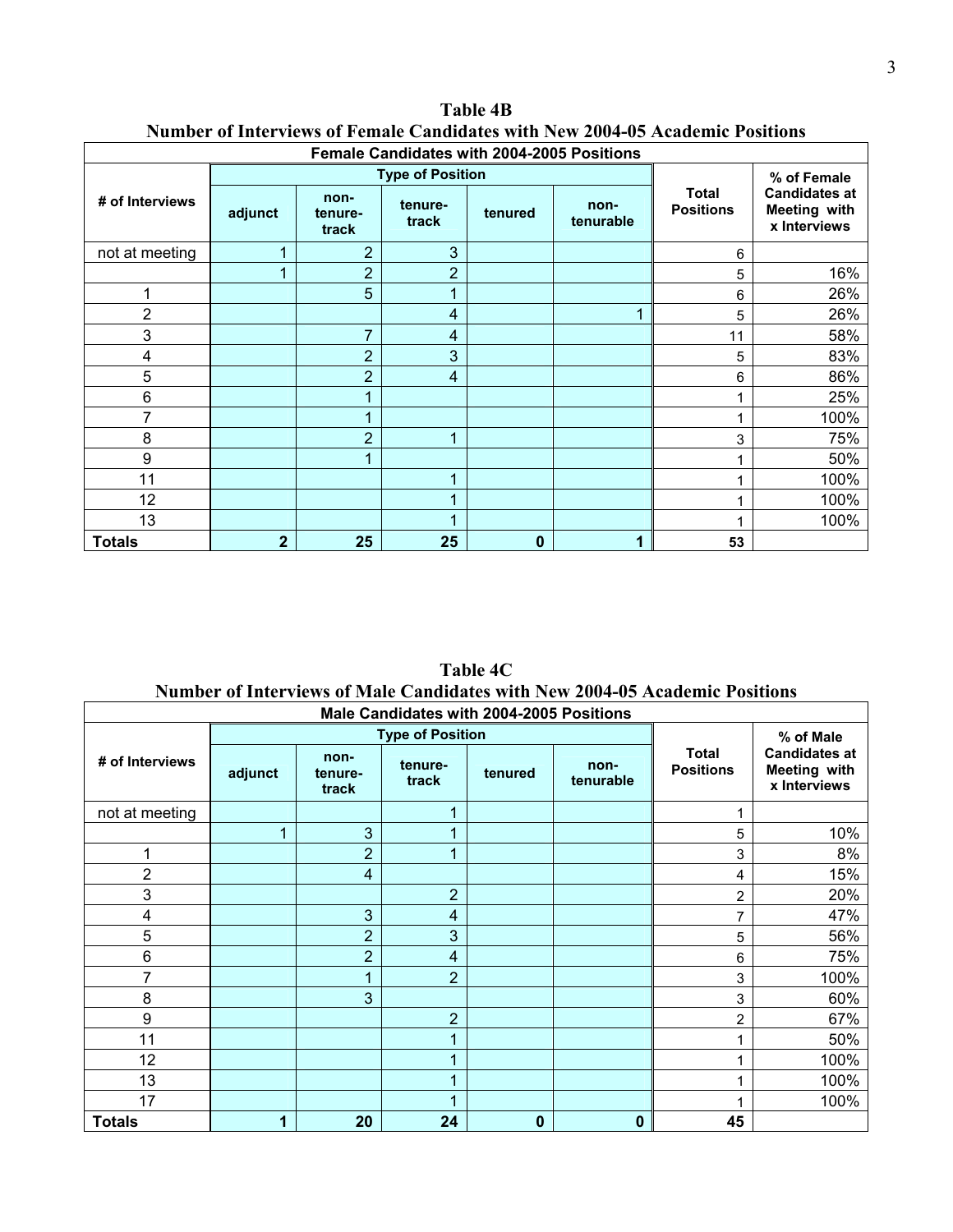|                                    |       |                |                | <b>Number of Job Applications</b> |                              | All               | $%$ of            |  |
|------------------------------------|-------|----------------|----------------|-----------------------------------|------------------------------|-------------------|-------------------|--|
| <b>Employment Status</b>           | $1-5$ | $6 - 10$       | $11 - 20$      | Over 20                           | <b>No</b><br><b>Response</b> | <b>Candidates</b> | <b>Candidates</b> |  |
| Graduate Student                   | 15    | 43             | 34             | 18                                |                              | 111               | 31%               |  |
| Part-time/Adjunct Faculty          | 15    | 14             | ⇁              | 8                                 | 3                            | 47                | 13%               |  |
| Full-time Non-Tenure-Track         | 14    | 26             | 38             | 28                                | 2                            | 108               | 30%               |  |
| <b>Full-time Tenure-Track</b>      | 17    | 8              | 4              |                                   |                              | 30                | 8%                |  |
| <b>Full-time Tenured</b>           | 8     | $\overline{2}$ |                |                                   |                              | 12                | 3%                |  |
| Primary/Secondary Teacher          | 5     |                |                |                                   |                              |                   | 2%                |  |
| Other Non-Academic Employment      |       | 4              |                |                                   |                              | 6                 | 2%                |  |
| Unemployed                         | 4     | $\overline{2}$ | $\overline{2}$ | 4                                 |                              | 12                | 3%                |  |
| No Response                        | 3     |                |                |                                   | 24                           | 29                | 8%                |  |
| <b>Total All Candidates</b>        | 82    | 100            | 88             | 60                                | 32                           | 362               | 100%              |  |
| <b>Total Candidates at Meeting</b> | 52    | 82             | 78             | 57                                | 23                           | 292               | 100%              |  |

**Table 5A Employment Status of Placement Service Registrants** 

**Table 5B Employment Status of Candidates with New 2004-3005 Academic Positions** 

|                               | <b>Candidates with 2004-2005 Positions</b> |                          |                  |                   |                           |                                                                 |                                                          |  |  |  |  |  |
|-------------------------------|--------------------------------------------|--------------------------|------------------|-------------------|---------------------------|-----------------------------------------------------------------|----------------------------------------------------------|--|--|--|--|--|
|                               |                                            | <b>Type of Position</b>  |                  |                   |                           | $\frac{0}{0}$                                                   | % Candidates                                             |  |  |  |  |  |
| <b>Employment Status</b>      | adjunct                                    | non-<br>tenure-<br>track | tenure-<br>track | non-<br>tenurable | Total<br><b>Positions</b> | <b>Candidates</b><br>in Group<br>with 04-05<br><b>Positions</b> | in Group with<br>04-05 Tenure-<br><b>Track Positions</b> |  |  |  |  |  |
| Graduate Student              | ∩                                          | 25                       | 14               |                   | 42                        | 38%                                                             | 13%                                                      |  |  |  |  |  |
| Part-time/Adjunct Faculty     |                                            | 4                        | 5                |                   | 10                        | 21%                                                             | 11%                                                      |  |  |  |  |  |
| Full-time Non-Tenure-Track    |                                            | 12                       | 24               |                   | 36                        | 33%                                                             | 22%                                                      |  |  |  |  |  |
| Full-time Tenure-Track        |                                            |                          | 3                |                   | 4                         | 13%                                                             | 10%                                                      |  |  |  |  |  |
| Other Non-Academic Employment |                                            |                          |                  |                   |                           | 17%                                                             | 17%                                                      |  |  |  |  |  |
| Unemployed                    |                                            |                          |                  |                   | $\overline{2}$            | 17%                                                             | 8%                                                       |  |  |  |  |  |
| No Response                   |                                            | າ                        |                  |                   | 3                         | 10%                                                             | 3%                                                       |  |  |  |  |  |
| <b>Totals</b>                 | 3                                          | 45                       | 49               |                   | 98                        | 27%                                                             | 14%                                                      |  |  |  |  |  |

**Table 5C** 

**Candidates by Employment Status and Placement Service Use**

|                                    |                               |      |              | <b>Placement Service Use</b> |                |                              | All               | $%$ of            |
|------------------------------------|-------------------------------|------|--------------|------------------------------|----------------|------------------------------|-------------------|-------------------|
| <b>Employment Status</b>           | <b>Never</b><br><b>Before</b> | Once | <b>Twice</b> | <b>Three</b><br>times        | Four+<br>times | <b>No</b><br><b>Response</b> | <b>Candidates</b> | <b>Candidates</b> |
| <b>Graduate Student</b>            | 72 <sub>1</sub>               | 32   |              |                              |                |                              | 111               | 31%               |
| Part-time/Adjunct Faculty          |                               | 14   |              |                              | 12             |                              | 47                | 13%               |
| Full-time Non-Tenure-Track         | 10 <sup>1</sup>               | 35   | 24           | 19 <sub>1</sub>              | 19             |                              | 108               | 30%               |
| Full-time Tenure-Track             |                               | 4    | 10           |                              | 11             |                              | 30                | 8%                |
| <b>Full-time Tenured</b>           |                               |      |              |                              | 8              |                              | 12                | 3%                |
| Primary/Secondary Teacher          |                               |      |              |                              |                |                              |                   | 2%                |
| Other Non-Academic Employment      |                               | c    |              |                              |                |                              |                   | 2%                |
| Unemployed                         |                               | 2    |              |                              | 3              |                              | 12                | 3%                |
| No Response                        |                               |      |              |                              | ິ              | 25                           | 29                | 8%                |
| <b>Total All Candidates</b>        | 98 <sub>1</sub>               | 90   | 53           | 35                           | 57             | 29                           | 362               | 100%              |
| <b>Total Candidates at Meeting</b> | 85                            | 77   | 45           | 25                           | 37             | 23                           | 292               | 100%              |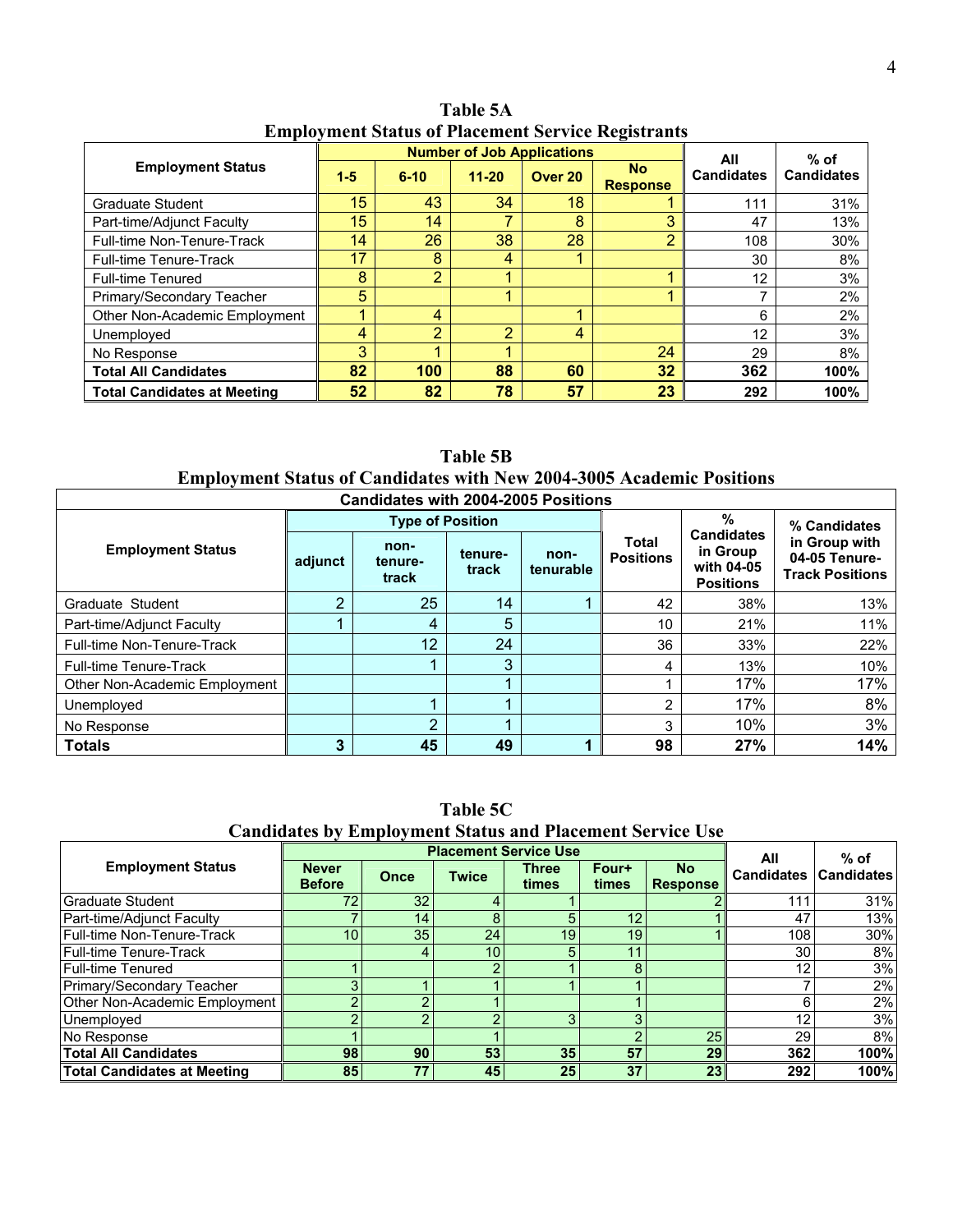| <b>Table 6A</b>                                                          |
|--------------------------------------------------------------------------|
| <b>Interview Rates at 2004 Annual Meeting by Field of Specialization</b> |

|                         |                |              |                   | <b>Candidates at Meeting</b> |              |                   |                         | <b>All Candidates</b> |              |
|-------------------------|----------------|--------------|-------------------|------------------------------|--------------|-------------------|-------------------------|-----------------------|--------------|
| <b>Field</b>            |                |              | Total             |                              | Ratio        | <b>Total</b>      | Average #               | <b>Ratio</b>          |              |
|                         | <b>Females</b> | <b>Males</b> | <b>Candidates</b> | <b>Females</b>               | <b>Males</b> | <b>Interviews</b> | оf<br><b>Interviews</b> | <b>Females</b>        | <b>Males</b> |
| <b>Greek Literature</b> | 25             | 51           | 76                | 33%                          | 67%          | 194               | 2.6                     | 34%                   | 66%          |
| Latin Literature        | 30             | 40           | 70                | 43%                          | 57%          | 267               | 3.8                     | 44%                   | 56%          |
| <b>Greek History</b>    | 11             | 14           | 25                | 44%                          | 56%          | 50                | 2.0                     | 48%                   | 52%          |
| Roman History           | 10             | 14           | 24                | 42%                          | 58%          | 66                | 2.8                     | 34%                   | 66%          |
| Ancient Philosophy      | 0              | 4            | 4                 | 0%                           | 100%         | 2                 | 0.5                     | 13%                   | 88%          |
| Art/Archaeology         | 25             | 25           | 50                | 50%                          | 50%          | 50                | 1.0                     | 57%                   | 43%          |
| Linguistics             | 0              | 2            | 2                 | 0%                           | 100%         | 2                 | 1.0                     | 33%                   | 67%          |
| Comparative Literature  |                | 6            | ⇁                 | 14%                          | 86%          | 16                | 2.3                     | 25%                   | 75%          |
| Religion                | 2              | 2            | 4                 | 50%                          | 50%          | 14                | 3.5                     | 60%                   | 40%          |
| Other                   | 6              | 5            | 11                | 55%                          | 45%          | 19                | 1.7                     | 54%                   | 46%          |
| No Response             | 9              | 10           | 19                | 47%                          | 53%          | 41                | 2.2                     | 48%                   | 52%          |
| <b>Totals</b>           | 119            | 173          | 292               | 41%                          | 59%          | 721               | 2.5                     | 46%                   | 54%          |

**Table 6B Hires by Field of Specialization, Gender, and Type of Position** 

| <b>Candidates with 2004-2005 Positions</b> |                |                          |                         |                   |                                  |                                                                 |                                                                                        |  |  |  |  |  |
|--------------------------------------------|----------------|--------------------------|-------------------------|-------------------|----------------------------------|-----------------------------------------------------------------|----------------------------------------------------------------------------------------|--|--|--|--|--|
|                                            |                |                          | <b>Type of Position</b> |                   |                                  | %                                                               | $\%$                                                                                   |  |  |  |  |  |
| <b>Field</b>                               | adjunct        | non-<br>tenure-<br>track | tenure-<br>track        | non-<br>tenurable | <b>Total</b><br><b>Positions</b> | <b>Candidates</b><br>in Group<br>with 04-05<br><b>Positions</b> | <b>Candidates</b><br>in Group<br>with 04-05<br><b>Tenure-Track</b><br><b>Positions</b> |  |  |  |  |  |
| Greek Literature -- Female                 |                | 5                        | 5                       |                   | 10                               | 33%                                                             | 17%                                                                                    |  |  |  |  |  |
| Greek Literature -- Male                   |                | 8                        | 8                       |                   | 16                               | 27%                                                             | 14%                                                                                    |  |  |  |  |  |
| <b>Total Greek Literature</b>              |                | 13                       | 13                      |                   | 26                               | 29%                                                             | 15%                                                                                    |  |  |  |  |  |
| Latin Literature -- Female                 | 1              | 9                        | 10                      |                   | 20                               | 54%                                                             | 27%                                                                                    |  |  |  |  |  |
| Latin Literature -- Male                   | 1              | 5                        | $\overline{7}$          |                   | 13                               | 27%                                                             | 15%                                                                                    |  |  |  |  |  |
| <b>Total Latin Literature</b>              | $\mathbf{2}$   | 14                       | 17                      |                   | 33                               | 39%                                                             | 20%                                                                                    |  |  |  |  |  |
| Greek History -- Female                    |                | 1                        | $\overline{2}$          |                   | 3                                | 20%                                                             | 13%                                                                                    |  |  |  |  |  |
| Greek History -- Male                      |                | 1                        | 1                       |                   | 2                                | 13%                                                             | 6%                                                                                     |  |  |  |  |  |
| <b>Total Greek History</b>                 |                | $\overline{\mathbf{2}}$  | 3                       |                   | 5                                | 16%                                                             | 10%                                                                                    |  |  |  |  |  |
| Roman History -- Female                    |                | $\overline{2}$           | $\overline{2}$          | 1                 | 5                                | 42%                                                             | 17%                                                                                    |  |  |  |  |  |
| Roman History -- Male                      |                | $\overline{1}$           | 3                       |                   | 4                                | 17%                                                             | 13%                                                                                    |  |  |  |  |  |
| <b>Total Roman History</b>                 |                | 3                        | 5                       | 1                 | 9                                | 26%                                                             | 14%                                                                                    |  |  |  |  |  |
| Art/Archaeology -- Female                  | 1              | 5                        | 5                       |                   | 11                               | 32%                                                             | 15%                                                                                    |  |  |  |  |  |
| Art/Archaeology -- Male                    |                | 1                        | $\overline{2}$          |                   | 3                                | 12%                                                             | 8%                                                                                     |  |  |  |  |  |
| <b>Total Art/Archaeology</b>               | 1              | 6                        | $\overline{7}$          |                   | 14                               | 23%                                                             | 12%                                                                                    |  |  |  |  |  |
| Linguistics -- Male                        |                | 1                        |                         |                   |                                  | 50%                                                             | 0%                                                                                     |  |  |  |  |  |
| Comparative Literature -- Male             |                | 1                        |                         |                   | 1                                | 17%                                                             | $0\%$                                                                                  |  |  |  |  |  |
| Religion -- Male                           |                |                          | 1                       |                   | 1                                | 50%                                                             | 50%                                                                                    |  |  |  |  |  |
| Other -- Female                            |                | $\overline{2}$           | 1                       |                   | 3                                | 43%                                                             | 14%                                                                                    |  |  |  |  |  |
| Other -- Male                              |                | $\overline{1}$           | 1                       |                   | $\overline{2}$                   | 33%                                                             | 17%                                                                                    |  |  |  |  |  |
| <b>Total Other</b>                         |                | 3                        | $\overline{\mathbf{2}}$ |                   | 5                                | 38%                                                             | 15%                                                                                    |  |  |  |  |  |
| No Response -- Female                      |                | $\overline{1}$           |                         |                   | 1                                | 8%                                                              | 0%                                                                                     |  |  |  |  |  |
| No Response -- Male                        |                | 1                        | 1                       |                   | $\overline{2}$                   | 15%                                                             | 8%                                                                                     |  |  |  |  |  |
| <b>Total No Response</b>                   |                | $\overline{2}$           | 1                       |                   | 3                                | 12%                                                             | 4%                                                                                     |  |  |  |  |  |
| <b>Grand Totals</b>                        | $\overline{3}$ | 45                       | 49                      | 1                 | 98                               | 27%                                                             | 14%                                                                                    |  |  |  |  |  |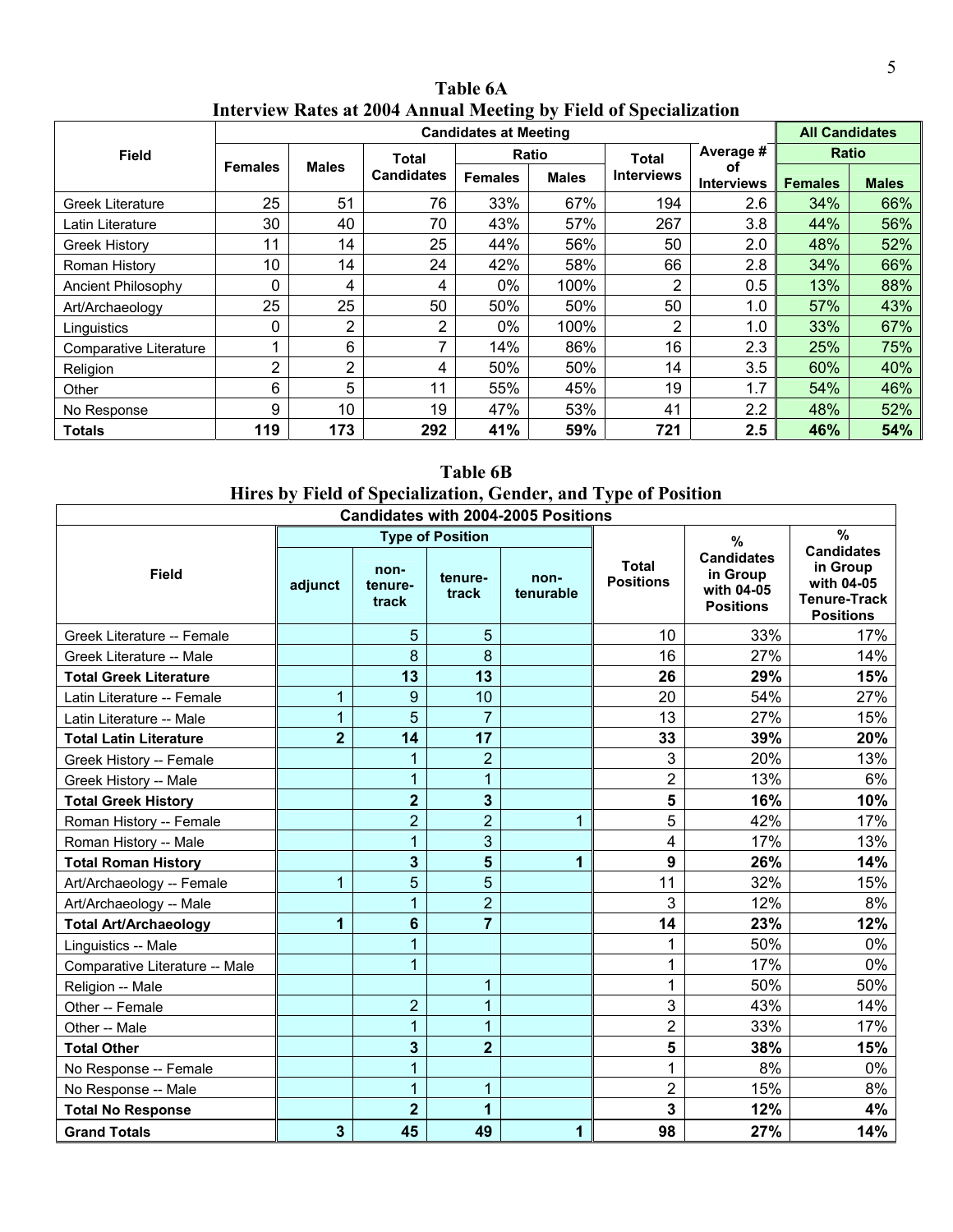| $50 - 12$ p particles and |                   |         |                |           |                                   |                              |                                |  |  |  |  |  |
|---------------------------|-------------------|---------|----------------|-----------|-----------------------------------|------------------------------|--------------------------------|--|--|--|--|--|
|                           |                   |         |                |           | <b>Number of Job Applications</b> |                              | $\frac{9}{6}$                  |  |  |  |  |  |
| Age                       | <b>Candidates</b> | $1 - 5$ | $6 - 10$       | $11 - 20$ | Over 20                           | <b>No</b><br><b>Response</b> | applying<br>for 10 or<br>fewer |  |  |  |  |  |
| Under 30                  | 63                | 8       | 28             | 10        | 16                                |                              | 57%                            |  |  |  |  |  |
| 30-39                     | 209               | 49      | 57             | 64        | 35                                | 4                            | 51%                            |  |  |  |  |  |
| 40-49                     | 55                | 17      | 12             | 10        | 8                                 | 8                            | 53%                            |  |  |  |  |  |
| 50-59                     | 14                | 7       | 1              | 3         |                                   | 2                            | 57%                            |  |  |  |  |  |
| $60 +$                    |                   | 1       | $\mathbf{0}$   | 0         | 0                                 | $\Omega$                     | 100%                           |  |  |  |  |  |
| No Response               | 20                | 0       | $\overline{2}$ |           | 0                                 | 17                           | 10%                            |  |  |  |  |  |
| <b>Totals</b>             | 362               | 82      | 100            | 88        | 60                                | 32                           | 50%                            |  |  |  |  |  |

**Table 7A All Candidates: Age and Number of Job Applications**

**Table 7B** 

**Interview Rates at 2004 Annual Meeting by Age and Number of Job Applications** 

|               |                   | <b>Candidates Applying for Over 20</b><br><b>Positions</b> |                                |                   | <b>Candidates Applying for Over 10</b><br><b>Positions</b> |                                  | <b>All Candidates at Meeting</b> |     |                           |  |
|---------------|-------------------|------------------------------------------------------------|--------------------------------|-------------------|------------------------------------------------------------|----------------------------------|----------------------------------|-----|---------------------------|--|
| Age           | <b>Candidates</b> | <b>Interviews</b>                                          | Avg. # of<br><b>Interviews</b> | <b>Candidates</b> | <b>Interviews</b>                                          | Avg. $#$ of<br><b>Interviews</b> | <b>Candidates   Interviews</b>   |     | Avg. $#$ of<br>Interviews |  |
| Under 30      | 16                | 75 <sub>1</sub>                                            | 4.7                            | 25                | 110.                                                       | 4.4                              | 60                               | 185 | 3.1                       |  |
| 30-39         | 33                | 145                                                        | 4.4                            | 90                | 293                                                        | 3.3                              | 174                              | 451 | 2.6                       |  |
| 40-49         |                   |                                                            | 0.6                            | 16                | 23                                                         | 1.4 <sub>1</sub>                 | 37                               | 37  | 1.0                       |  |
| 50-59         |                   |                                                            | 1.0 <sub>h</sub>               |                   |                                                            | 1.3                              | 5                                |     | 1.2                       |  |
| No Response   |                   |                                                            |                                |                   |                                                            | 0.0                              | 16                               | 42  | 2.6                       |  |
| <b>Totals</b> | 57                | 225                                                        | 3.9                            | 135               | 430                                                        | 3.2                              | 292                              | 721 | 2.5                       |  |

| <b>Candidates with 2004-2005 Positions</b> |         |                          |                         |                   |                           |                                            |                                                                    |  |  |  |  |  |
|--------------------------------------------|---------|--------------------------|-------------------------|-------------------|---------------------------|--------------------------------------------|--------------------------------------------------------------------|--|--|--|--|--|
|                                            |         |                          | <b>Type of Position</b> |                   |                           | % Candidates                               | % Candidates                                                       |  |  |  |  |  |
| Age                                        | adjunct | non-<br>tenure-<br>track | tenure-<br>track        | non-<br>tenurable | Total<br><b>Positions</b> | in Group with<br>04-05<br><b>Positions</b> | in Group with<br>04-05 Tenure-<br><b>Track</b><br><b>Positions</b> |  |  |  |  |  |
| Under 30                                   |         | 16                       |                         |                   | 24                        | 38%                                        | 11%                                                                |  |  |  |  |  |
| 30-39                                      |         | 23                       | 37                      |                   | 62                        | 30%                                        | 18%                                                                |  |  |  |  |  |
| 40-49                                      |         | 4                        | 4                       |                   | 9                         | 16%                                        | 7%                                                                 |  |  |  |  |  |
| No Response                                |         | റ                        |                         |                   | 3                         | 15%                                        | 5%                                                                 |  |  |  |  |  |
| <b>Totals</b>                              | 3       | 45                       | 49                      |                   | 98                        | 27%                                        | 14%                                                                |  |  |  |  |  |

**Table 7C Hires by Age and Type of Position**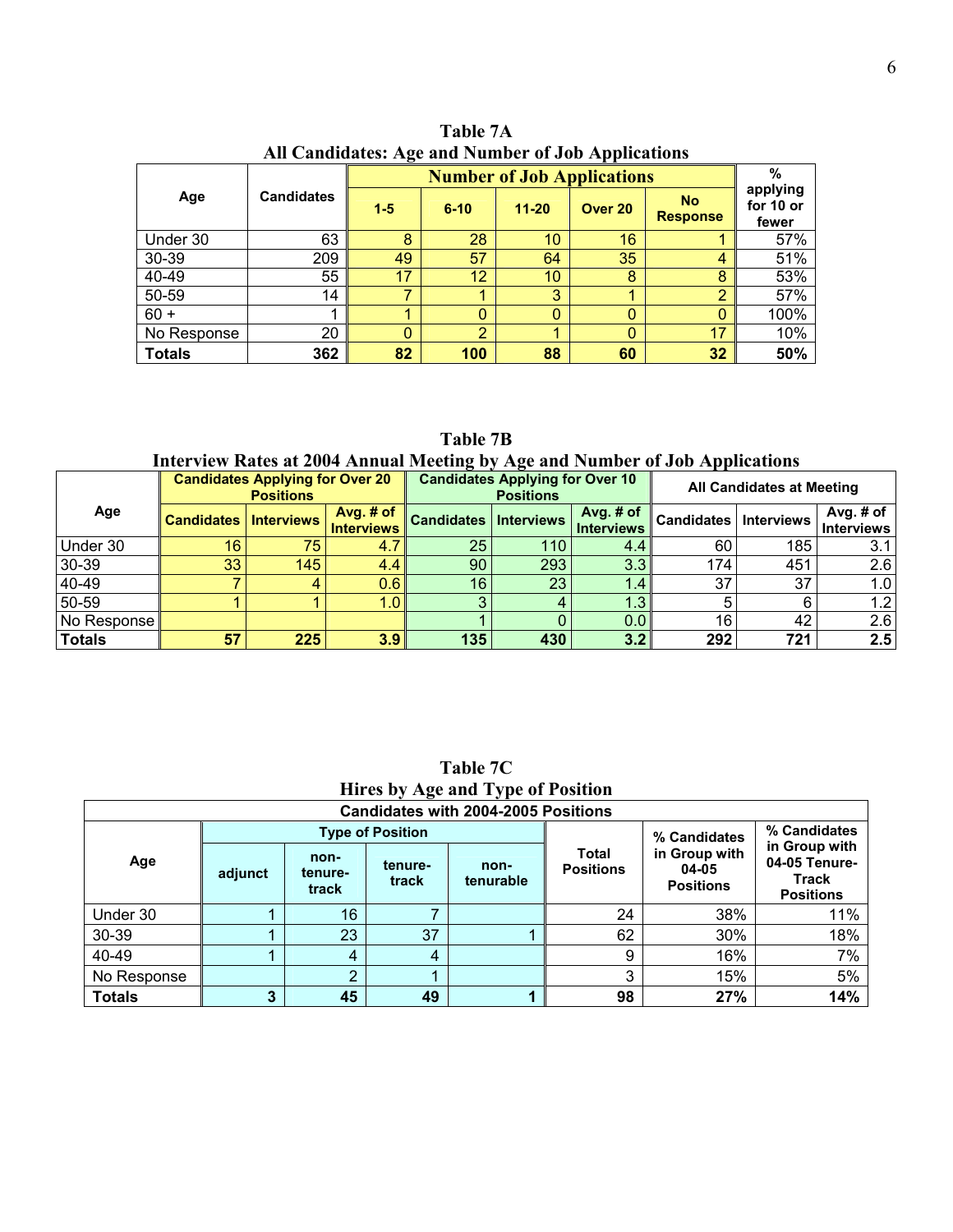|               |                   | <b>Candidates Applying for Over 20</b><br><b>Positions</b> |                                | $\frac{1}{1000}$ and $\frac{1}{1000}$ . There is no called $\frac{1}{1000}$ by $\frac{1}{1000}$ and $\frac{1}{1000}$ is the set of $\frac{1}{1000}$ | <b>Candidates Applying for Over 10</b><br><b>Positions</b> |                                | <b>All Candidates at Meeting</b> |                   |                                             |  |
|---------------|-------------------|------------------------------------------------------------|--------------------------------|-----------------------------------------------------------------------------------------------------------------------------------------------------|------------------------------------------------------------|--------------------------------|----------------------------------|-------------------|---------------------------------------------|--|
| Degree Year   | <b>Candidates</b> | <b>Interviews</b>                                          | Avg. # of<br><b>Interviews</b> | <b>Candidates   Interviews  </b>                                                                                                                    |                                                            | Avg. # of<br><b>Interviews</b> | <b>Candidates</b>                | <b>Interviews</b> | Avg. # $\overline{of}$<br><b>Interviews</b> |  |
| 2005          |                   |                                                            |                                |                                                                                                                                                     |                                                            |                                |                                  | 2                 | 1.0                                         |  |
| 2004          | 16                | 56                                                         | 3.5                            | 41                                                                                                                                                  | 120                                                        | 2.9                            | 89                               | 215               | 2.4                                         |  |
| 2003          | 15                | 60                                                         | 4.0                            | 32                                                                                                                                                  | 103                                                        | 3.2                            | 61                               | 159               | 2.6                                         |  |
| 2002          | 9                 | 29                                                         | 3.2                            | 14                                                                                                                                                  | 55                                                         | 3.9                            | 25                               | 84                | 3.4                                         |  |
| 2001          | $6\phantom{1}$    | 27                                                         | 4.5                            | 9                                                                                                                                                   | 32                                                         | 3.6                            | 18                               | 43                | $\overline{2.4}$                            |  |
| 2000          | 3                 | 32                                                         | 10.7                           | 9                                                                                                                                                   | 45                                                         | 5.0                            | 13                               | 51                | $\overline{3.9}$                            |  |
| 1999          | 3                 | 14                                                         | 4.7                            | 7                                                                                                                                                   | 18                                                         | 2.6                            | 10                               | 24                | 2.4                                         |  |
| 1998          | 1                 | 0                                                          | 0.0                            | 7                                                                                                                                                   | 10                                                         | 1.4                            | 13                               | 19                | 1.5                                         |  |
| 1997          | $\overline{2}$    |                                                            | 0.5                            | 4                                                                                                                                                   | 3                                                          | 0.8                            | 12                               | 20                | 1.7                                         |  |
| 1996          |                   |                                                            |                                |                                                                                                                                                     | 3                                                          | 3.0                            | 4                                | 16                | 4.0                                         |  |
| 1995          |                   |                                                            |                                | $\overline{2}$                                                                                                                                      | $\overline{2}$                                             | 1.0                            | 7                                | 9                 | 1.3                                         |  |
| 1994          |                   |                                                            |                                |                                                                                                                                                     | 2                                                          | 2.0                            | 5                                | 16                | $\overline{3.2}$                            |  |
| 1993          |                   |                                                            |                                |                                                                                                                                                     | 6                                                          | 6.0                            | 2                                | 6                 | 3.0                                         |  |
| 1992          |                   |                                                            |                                |                                                                                                                                                     |                                                            |                                |                                  | 0                 | 0.0                                         |  |
| 1991          |                   |                                                            |                                |                                                                                                                                                     | 5                                                          | 5.0                            |                                  | 5                 | 5.0                                         |  |
| 1990          |                   |                                                            |                                |                                                                                                                                                     |                                                            |                                | 2                                | $\overline{2}$    | 1.0                                         |  |
| >1990         | 1                 | 0                                                          | 0.0                            |                                                                                                                                                     | 0                                                          | 0.0                            | 3                                |                   | 0.3                                         |  |
| No Response   | 4                 | 6                                                          | 6.0                            | 5                                                                                                                                                   | 26                                                         | 5.2                            | 24                               | 49                | 2.0                                         |  |
| <b>Totals</b> | 57                | 225                                                        | 3.9                            | 135                                                                                                                                                 | 430                                                        | 3.2                            | 292                              | 721               | 2.5                                         |  |

**Table 8A** 

**Interview Rates at 2004 Annual Meeting by Degree Year and Number of Job Applications** 

**Table 8B Hires by Degree Year and Type of Position** 

| <b>Candidates with 2004-2005 Positions</b> |                                                                          |                         |                           |                                                   |                                                             |     |                 |  |  |  |  |  |  |
|--------------------------------------------|--------------------------------------------------------------------------|-------------------------|---------------------------|---------------------------------------------------|-------------------------------------------------------------|-----|-----------------|--|--|--|--|--|--|
|                                            |                                                                          | <b>Type of Position</b> |                           |                                                   |                                                             |     | % Candidates in |  |  |  |  |  |  |
| Degree Year                                | non-tenure-<br>tenure-<br>non-<br>adjunct<br>track<br>track<br>tenurable |                         | Total<br><b>Positions</b> | % Candidates in<br>Group with 04-<br>05 Positions | Group with 04-05<br><b>Tenure-Track</b><br><b>Positions</b> |     |                 |  |  |  |  |  |  |
| 2004                                       | $\overline{2}$                                                           | 18                      | 10                        |                                                   | 31                                                          | 32% | 10%             |  |  |  |  |  |  |
| 2003                                       |                                                                          | 13                      | 10                        |                                                   | 23                                                          | 31% | 13%             |  |  |  |  |  |  |
| 2002                                       |                                                                          | 3                       | 9                         |                                                   | 12                                                          | 40% | 30%             |  |  |  |  |  |  |
| 2001                                       |                                                                          |                         |                           |                                                   | 2                                                           | 9%  | 4%              |  |  |  |  |  |  |
| 2000                                       |                                                                          |                         | 3                         |                                                   | 3                                                           | 17% | 17%             |  |  |  |  |  |  |
| 1999                                       | 1                                                                        | $\overline{2}$          | 4                         |                                                   | 7                                                           | 50% | 29%             |  |  |  |  |  |  |
| 1998                                       |                                                                          | $\overline{2}$          | $\overline{2}$            |                                                   | 4                                                           | 31% | 15%             |  |  |  |  |  |  |
| 1996                                       |                                                                          |                         | $\overline{2}$            |                                                   | $\overline{2}$                                              | 50% | 50%             |  |  |  |  |  |  |
| 1995                                       |                                                                          |                         |                           |                                                   | 2                                                           | 25% | 13%             |  |  |  |  |  |  |
| 1994                                       |                                                                          |                         | $\overline{2}$            |                                                   | 2                                                           | 25% | 25%             |  |  |  |  |  |  |
| 1991                                       |                                                                          |                         |                           |                                                   | ◢                                                           | 25% | 25%             |  |  |  |  |  |  |
| 1990                                       |                                                                          |                         |                           |                                                   | 4                                                           | 33% | 33%             |  |  |  |  |  |  |
| 1989                                       |                                                                          |                         |                           |                                                   |                                                             | 50% | 50%             |  |  |  |  |  |  |
| No Response                                |                                                                          | 5                       | $\overline{2}$            |                                                   | 7                                                           | 25% | 7%              |  |  |  |  |  |  |
| Totals                                     | 3                                                                        | 45                      | 49                        | 1                                                 | 98                                                          | 27% | 14%             |  |  |  |  |  |  |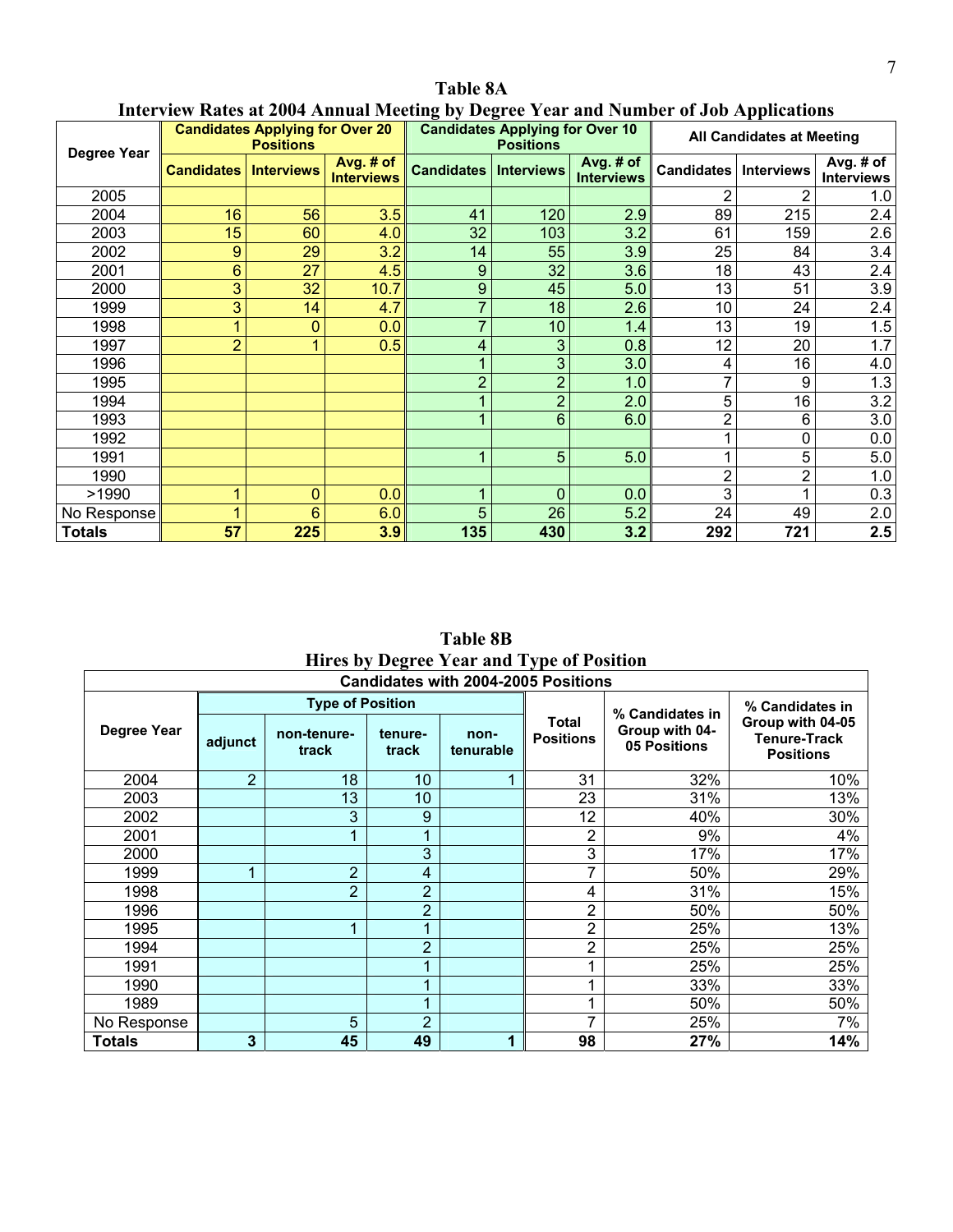**Table 9A Interview Rates at 2001-2004 Annual Meetings by Doctoral Institution\***

| <b>Institution</b>      | <b>Candid-</b><br>ates | Inter-<br>views | Avg.<br># of<br><b>Interviews</b> | Candid<br>ates          | Inter-<br>views | Avg.<br># of<br><b>Interviews</b> | Candid-<br>ates  | Inter-<br>views         | Avg.<br># of<br><b>Interviews</b> | Candid-<br>ates (3-yr<br>average) | Inter-<br>views (3-yr<br>average) | # of<br><b>Interviews</b><br>$(3-yr)$<br>average) |
|-------------------------|------------------------|-----------------|-----------------------------------|-------------------------|-----------------|-----------------------------------|------------------|-------------------------|-----------------------------------|-----------------------------------|-----------------------------------|---------------------------------------------------|
|                         |                        | 2003-2004       |                                   |                         | 2002-2003       |                                   | 2001-2002        |                         |                                   | 2001-2004 Means                   |                                   |                                                   |
| <b>British Columbia</b> | $\overline{1}$         | $\overline{0}$  | 0.0                               | $\mathbf{1}$            | 0               | 0.0                               | $\overline{2}$   | 1                       | 0.5                               |                                   | $\overline{0}$                    | 0.2                                               |
| Brown                   | 4                      | $\overline{32}$ | $\overline{8.0}$                  | $\overline{5}$          | $\overline{17}$ | 3.4                               | $\overline{2}$   | 7                       | $\overline{3.5}$                  | 4                                 | $\overline{19}$                   | 5.0                                               |
| Bryn Mawr               | $\overline{2}$         | $\overline{2}$  | 1.0                               | $\overline{2}$          | 3               | 1.5                               | $\mathbf{1}$     | 5                       | 5.0                               | $\overline{2}$                    | $\overline{3}$                    | 2.5                                               |
| <b>Buffalo</b>          | 3                      | $\overline{2}$  | 0.7                               | 3                       | $\overline{5}$  | 1.7                               | 3                | 5                       | 1.7                               | 3                                 | $\overline{4}$                    | 1.3                                               |
| Cambridge               | $\overline{1}$         | $\overline{0}$  | 0.0                               | $\overline{\mathbf{c}}$ | 4               | $\overline{2.0}$                  | 3                | $\overline{2}$          | 0.7                               | $\overline{2}$                    | $\overline{2}$                    | 0.9                                               |
| Chicago                 | $6\phantom{1}6$        | $\overline{36}$ | 6.0                               | $\overline{5}$          | 39              | $\overline{7.8}$                  | $\overline{5}$   | $\overline{21}$         | $\overline{4.2}$                  | $\overline{5}$                    | $\overline{32}$                   | 6.0                                               |
| Cincinnati              | $\overline{6}$         | $\overline{17}$ | 2.8                               | $\overline{4}$          | $\overline{21}$ | 5.3                               | 3                | $\overline{11}$         | $\overline{3.7}$                  | 4                                 | 16                                | 3.9                                               |
| Colorado                | $\overline{2}$         | $\overline{9}$  | 4.5                               | $\overline{2}$          | $\overline{9}$  | 4.5                               | $\overline{2}$   | $\overline{8}$          | 4.0                               | $\overline{2}$                    | $\overline{9}$                    | 4.3                                               |
| Cornell                 | $\overline{2}$         | $\overline{2}$  | 1.0                               | 3                       | 4               | $\overline{1.3}$                  | 1                | $\mathbf{1}$            | 1.0                               | $\overline{2}$                    | $\overline{2}$                    | 1.1                                               |
| <b>Duke</b>             | $\overline{7}$         | 29              | $\overline{4.1}$                  | 5                       | $\overline{20}$ | 4.0                               | 5                | $\overline{12}$         | 2.4                               | $\overline{6}$                    | $\overline{20}$                   | 3.5                                               |
| Harvard                 | $6\phantom{1}6$        | $\overline{25}$ | 4.2                               | 5                       | $\overline{21}$ | $\overline{4.2}$                  | 5                | 9                       | 1.8                               | 5                                 | $\overline{18}$                   | 3.4                                               |
| Heidelberg              | $\overline{2}$         | $\mathbf{1}$    | 0.5                               | $\overline{2}$          | 7               | $\overline{3.5}$                  | 1                | 3                       | $\overline{3.0}$                  | $\overline{2}$                    | $\overline{4}$                    | 2.3                                               |
| Illinois-Urbana         | $\overline{2}$         | $\mathbf{1}$    | 0.5                               | 4                       | $\overline{15}$ | 3.8                               | 4                | $\overline{19}$         | 4.8                               | 3                                 | $\overline{12}$                   | 3.0                                               |
| Indiana                 | $\overline{3}$         | $\overline{5}$  | 1.7                               | $\overline{2}$          | $\overline{9}$  | 4.5                               | $\overline{2}$   | $\overline{7}$          | 3.5                               | $\overline{2}$                    | $\overline{7}$                    | 3.2                                               |
| Iowa                    | $\mathbf{1}$           | $\overline{0}$  | 0.0                               | $\mathbf 1$             | 4               | 4.0                               | $\overline{2}$   | $\overline{11}$         | 5.5                               | $\mathbf{1}$                      | 5                                 | 3.2                                               |
| <b>Johns Hopkins</b>    | $\overline{3}$         | $\overline{8}$  | 2.7                               | $\mathbf 1$             | 0               | 0.0                               | $\overline{2}$   | $\overline{7}$          | 3.5                               | $\overline{2}$                    | 5                                 | 2.1                                               |
| Michigan                | $\overline{6}$         | $\overline{28}$ | 4.7                               | 7                       | 60              | 8.6                               | $\overline{6}$   | 41                      | 6.8                               | $\overline{6}$                    | 43                                | 6.7                                               |
| Minnesota               | $\mathbf{1}$           | $\overline{5}$  | 5.0                               | $\mathbf 1$             | 6               | 6.0                               | 3                | 19                      | 6.3                               | $\overline{2}$                    | 10                                | 5.8                                               |
| NYU                     | $\overline{1}$         | 8               | 8.0                               | 3                       | $\overline{30}$ | 10.0                              | 3                | $\overline{13}$         | $\overline{4.3}$                  | $\overline{2}$                    | $\overline{17}$                   | 7.4                                               |
| <b>Ohio State</b>       | 8                      | 17              | 2.1                               | 8                       | 8               | 1.0                               | 3                | 12                      | 4.0                               | 6                                 | $\overline{12}$                   | 2.4                                               |
| Oxford                  | $\overline{2}$         | $\overline{4}$  | 2.0                               | $\overline{1}$          | 5               | 5.0                               | $\overline{4}$   | $\overline{15}$         | 3.8                               | $\overline{2}$                    | $\overline{8}$                    | 3.6                                               |
| Pennsylvania            | $\overline{6}$         | $\overline{22}$ | $\overline{3.7}$                  | $\overline{5}$          | 30              | 6.0                               | 7                | 47                      | 6.7                               | $\overline{6}$                    | $\overline{33}$                   | 5.5                                               |
| Pittsburgh              | $\overline{2}$         | $\overline{2}$  | 1.0                               | $\overline{1}$          | 4               | 4.0                               | 1                | $\overline{2}$          | $\overline{2.0}$                  | 1                                 | $\overline{3}$                    | 2.3                                               |
| Princeton               | $\overline{5}$         | $\overline{9}$  | 1.8                               | $\overline{6}$          | $\overline{25}$ | $\overline{4.2}$                  | 5                | $\overline{23}$         | 4.6                               | 5                                 | 19                                | 3.5                                               |
| Rutgers                 | $\overline{3}$         | $\overline{8}$  | 2.7                               | $\mathbf{1}$            | 4               | 4.0                               | $\overline{2}$   | $\overline{20}$         | 10.0                              | $\overline{2}$                    | 11                                | 5.6                                               |
| St. Andrews             | $\overline{2}$         | 15              | 7.5                               | $\overline{\mathbf{c}}$ | $\overline{13}$ | 6.5                               | 1                | 3                       | 3.0                               | $\overline{2}$                    | 10                                | 5.7                                               |
| Stanford                | $\overline{2}$         | $\overline{11}$ | $\overline{5.5}$                  | 6                       | $\overline{23}$ | $\overline{3.8}$                  | 3                | $\overline{2}$          | 0.7                               | 4                                 | $\overline{12}$                   | 3.3                                               |
| Texas                   | $\overline{3}$         | 11              | $\overline{3.7}$                  | 3                       | $\overline{18}$ | 6.0                               | $\overline{6}$   | $\overline{36}$         | 6.0                               | 4                                 | $\overline{22}$                   | 5.2                                               |
| Toronto                 | $\overline{3}$         | $\overline{2}$  | 0.7                               | $\overline{6}$          | $\overline{10}$ | $\overline{1.7}$                  | 3                | 4                       | $\overline{1.3}$                  | $\overline{\mathbf{4}}$           | 5                                 | 1.2                                               |
| <b>UC</b> Berkeley      | $6\phantom{1}6$        | 31              | 5.2                               | 10                      | 57              | 5.7                               | $\overline{5}$   | 39                      | 7.8                               | 7                                 | 42                                | 6.2                                               |
| IC Irvine               | $\overline{1}$         | $\mathbf{1}$    | 1.0                               | $\mathbf{1}$            | 8               | 8.0                               | 1                | $\overline{\mathbf{4}}$ | 4.0                               | $\mathbf{1}$                      | $\overline{4}$                    | 4.3                                               |
| UCLA                    | $\overline{1}$         | $\Omega$        | 0.0                               | $\overline{4}$          | $\overline{12}$ | $\overline{3.0}$                  | 4                | 29                      | 7.3                               | $\overline{3}$                    | $\overline{14}$                   | 3.4                                               |
| UNC                     | 3                      | 10              | $\overline{3.3}$                  | 3                       | 6               | $\overline{2.0}$                  | $\overline{8}$   | $\overline{53}$         | 6.6                               | 5                                 | $\overline{23}$                   | 4.0                                               |
| USC                     | 3                      | 10              | $\overline{3.3}$                  | 4                       | $\overline{20}$ | 5.0                               | $\overline{2}$   | 20                      | 10.0                              | $\overline{3}$                    | 17                                | 6.1                                               |
| Washington              | 5                      | $\overline{14}$ | $\overline{2.8}$                  | $\overline{2}$          | 8               | 4.0                               | 3                | $\overline{12}$         | 4.0                               | $\overline{3}$                    | 11                                | 3.6                                               |
| Wisconsin               | $\overline{2}$         | $\overline{12}$ | 6.0                               | $\overline{2}$          | $\overline{2}$  | 1.0                               | 1                | $\overline{7}$          | 7.0                               | $\overline{2}$                    | $\overline{7}$                    | 4.7                                               |
| Yale                    | 3                      | 6               | 2.0                               | 5                       | 4               | 0.8                               | 8                | 50                      | 6.3                               | 5                                 | $\overline{20}$                   | 3.0                                               |
| <b>Totals</b>           | 119                    | 395             | $\overline{3.3}$                  | 128                     | 531             | 4.1                               | $\overline{122}$ | 580                     | 4.8                               | 123                               | 502                               | 4.1                                               |

\*Note: Only candidates who applied for more than 10 positions are included in this table. Only institutions that had at least 1 such candidate for all three years are represented in the table.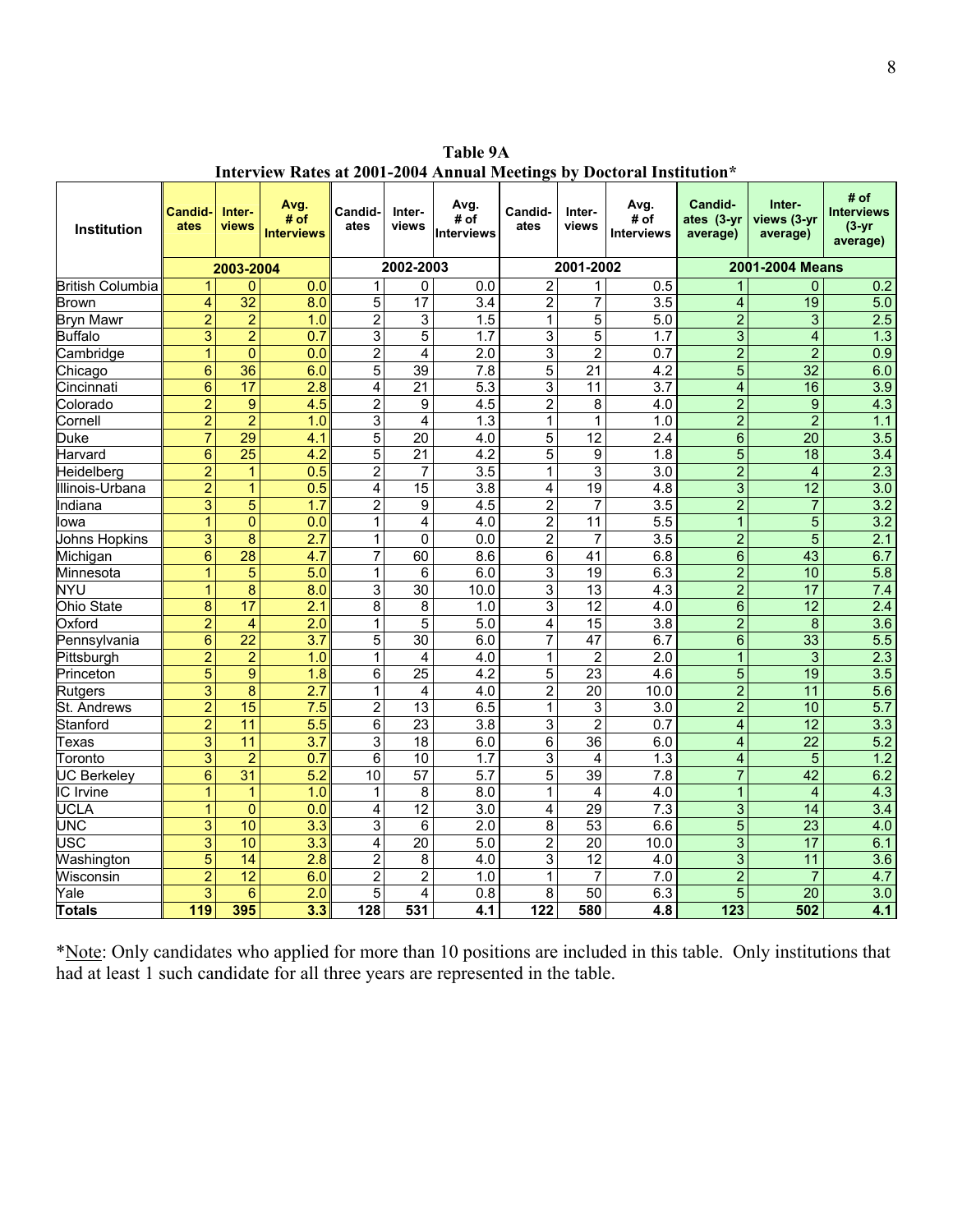|                           | <b>Candidates with 2004-2005 Positions</b> |                          |                         |                   |                                  |                                            |                                                             |  |  |  |  |  |  |
|---------------------------|--------------------------------------------|--------------------------|-------------------------|-------------------|----------------------------------|--------------------------------------------|-------------------------------------------------------------|--|--|--|--|--|--|
|                           |                                            |                          | <b>Type of Position</b> |                   |                                  | % Candidates                               | % Candidates in                                             |  |  |  |  |  |  |
| <b>Degree Institution</b> | adjunct                                    | non-<br>tenure-<br>track | tenure-<br>track        | non-<br>tenurable | <b>Total</b><br><b>Positions</b> | in Group with<br>04-05<br><b>Positions</b> | Group with 04-05<br><b>Tenure-Track</b><br><b>Positions</b> |  |  |  |  |  |  |
| <b>Brown</b>              |                                            | $\overline{2}$           | 3                       |                   | 5                                | 36%                                        | 21%                                                         |  |  |  |  |  |  |
| <b>Bryn Mawr</b>          |                                            | $\overline{2}$           | $\overline{3}$          |                   | $\overline{5}$                   | 45%                                        | 27%                                                         |  |  |  |  |  |  |
| Chicago                   |                                            | $\overline{2}$           | $\overline{\mathbf{4}}$ |                   | 6                                | 40%                                        | 27%                                                         |  |  |  |  |  |  |
| Cincinnati                |                                            | $\overline{3}$           | $\overline{1}$          |                   | $\overline{\mathbf{4}}$          | 40%                                        | 10%                                                         |  |  |  |  |  |  |
| Columbia                  |                                            | $\overline{1}$           | $\overline{1}$          | 1                 | 3                                | 27%                                        | 9%                                                          |  |  |  |  |  |  |
| <b>Duke</b>               |                                            | $\overline{3}$           | 1                       |                   | $\overline{\mathbf{4}}$          | 50%                                        | 13%                                                         |  |  |  |  |  |  |
| Freiburg                  |                                            |                          | $\overline{1}$          |                   | 1                                | 100%                                       | 100%                                                        |  |  |  |  |  |  |
| Goettingen                |                                            |                          | $\overline{1}$          |                   | 1                                | 50%                                        | 50%                                                         |  |  |  |  |  |  |
| Harvard                   |                                            | 1                        | 6                       |                   | $\overline{7}$                   | 50%                                        | 43%                                                         |  |  |  |  |  |  |
| Indiana                   |                                            | 1                        |                         |                   | 1                                | 13%                                        | $0\%$                                                       |  |  |  |  |  |  |
| lowa                      |                                            | $\overline{1}$           |                         |                   | $\mathbf{1}$                     | 100%                                       | $0\%$                                                       |  |  |  |  |  |  |
| Johns Hopkins             |                                            | $\overline{1}$           |                         |                   | 1                                | 17%                                        | $0\%$                                                       |  |  |  |  |  |  |
| London                    |                                            |                          | 1                       |                   | 1                                | 33%                                        | 33%                                                         |  |  |  |  |  |  |
| Michigan                  | $\overline{1}$                             | $\overline{2}$           | $\overline{\mathbf{4}}$ |                   | $\overline{7}$                   | 41%                                        | 24%                                                         |  |  |  |  |  |  |
| Minnesota                 |                                            | 1                        |                         |                   | $\overline{1}$                   | 33%                                        | $0\%$                                                       |  |  |  |  |  |  |
| No Response               |                                            | 1                        |                         |                   | 1                                | 33%                                        | $\overline{0\%}$                                            |  |  |  |  |  |  |
| <b>NYU</b>                |                                            | 1                        |                         |                   | 1                                | 50%                                        | $0\%$                                                       |  |  |  |  |  |  |
| <b>Ohio State</b>         | $\overline{1}$                             | $\overline{2}$           | $\overline{1}$          |                   | $\overline{\mathbf{4}}$          | 40%                                        | 10%                                                         |  |  |  |  |  |  |
| Oxford                    |                                            | $\overline{1}$           |                         |                   | 1                                | 11%                                        | $0\%$                                                       |  |  |  |  |  |  |
| Pennsylvania              |                                            | $\overline{2}$           | 1                       |                   | 3                                | 23%                                        | 8%                                                          |  |  |  |  |  |  |
| Pisa                      |                                            |                          | $\overline{1}$          |                   | $\mathbf{1}$                     | 50%                                        | 50%                                                         |  |  |  |  |  |  |
| Princeton                 |                                            | $\overline{2}$           | $\overline{2}$          |                   | $\overline{\mathbf{4}}$          | 29%                                        | 14%                                                         |  |  |  |  |  |  |
| <b>Rutgers</b>            |                                            |                          | $\overline{3}$          |                   | $\overline{3}$                   | 60%                                        | 60%                                                         |  |  |  |  |  |  |
| St. Andrews               |                                            |                          | $\overline{1}$          |                   | 1                                | 50%                                        | 50%                                                         |  |  |  |  |  |  |
| Stanford                  |                                            | $\overline{2}$           |                         |                   | $\overline{2}$                   | 22%                                        | $0\%$                                                       |  |  |  |  |  |  |
| Texas                     |                                            | $\overline{2}$           | 3                       |                   | 5                                | 45%                                        | 27%                                                         |  |  |  |  |  |  |
| Toronto                   |                                            | 1                        | 1                       |                   | $\overline{2}$                   | 40%                                        | 20%                                                         |  |  |  |  |  |  |
| <b>UC Berkeley</b>        |                                            | $\overline{4}$           | 3                       |                   | $\overline{7}$                   | 35%                                        | 15%                                                         |  |  |  |  |  |  |
| <b>UCLA</b>               |                                            | $\overline{1}$           | $\overline{1}$          |                   | $\overline{2}$                   | 33%                                        | 17%                                                         |  |  |  |  |  |  |
| <b>UNC</b>                |                                            |                          | $\overline{1}$          |                   | $\overline{1}$                   | 9%                                         | 9%                                                          |  |  |  |  |  |  |
| <b>USC</b>                |                                            | $\overline{1}$           |                         |                   | $\mathbf{1}$                     | 17%                                        | $0\%$                                                       |  |  |  |  |  |  |
| Virginia                  |                                            | 1                        |                         |                   | $\overline{1}$                   | 33%                                        | $0\%$                                                       |  |  |  |  |  |  |
| Washington                | $\overline{1}$                             | 1                        | $\overline{2}$          |                   | $\overline{\mathbf{4}}$          | 33%                                        | 17%                                                         |  |  |  |  |  |  |
| Wisconsin                 |                                            | $\overline{2}$           | 1                       |                   | 3                                | 75%                                        | 25%                                                         |  |  |  |  |  |  |
| Yale                      |                                            | $\overline{1}$           | $\overline{2}$          |                   | $\overline{3}$                   | 23%                                        | 15%                                                         |  |  |  |  |  |  |
| <b>Totals</b>             | 3                                          | $\overline{45}$          | 49                      | 1                 | 98                               | 27%                                        | 14%                                                         |  |  |  |  |  |  |

**Table 9C Hires by Doctoral Degree and Type of Position**

 $\mathbf{r}$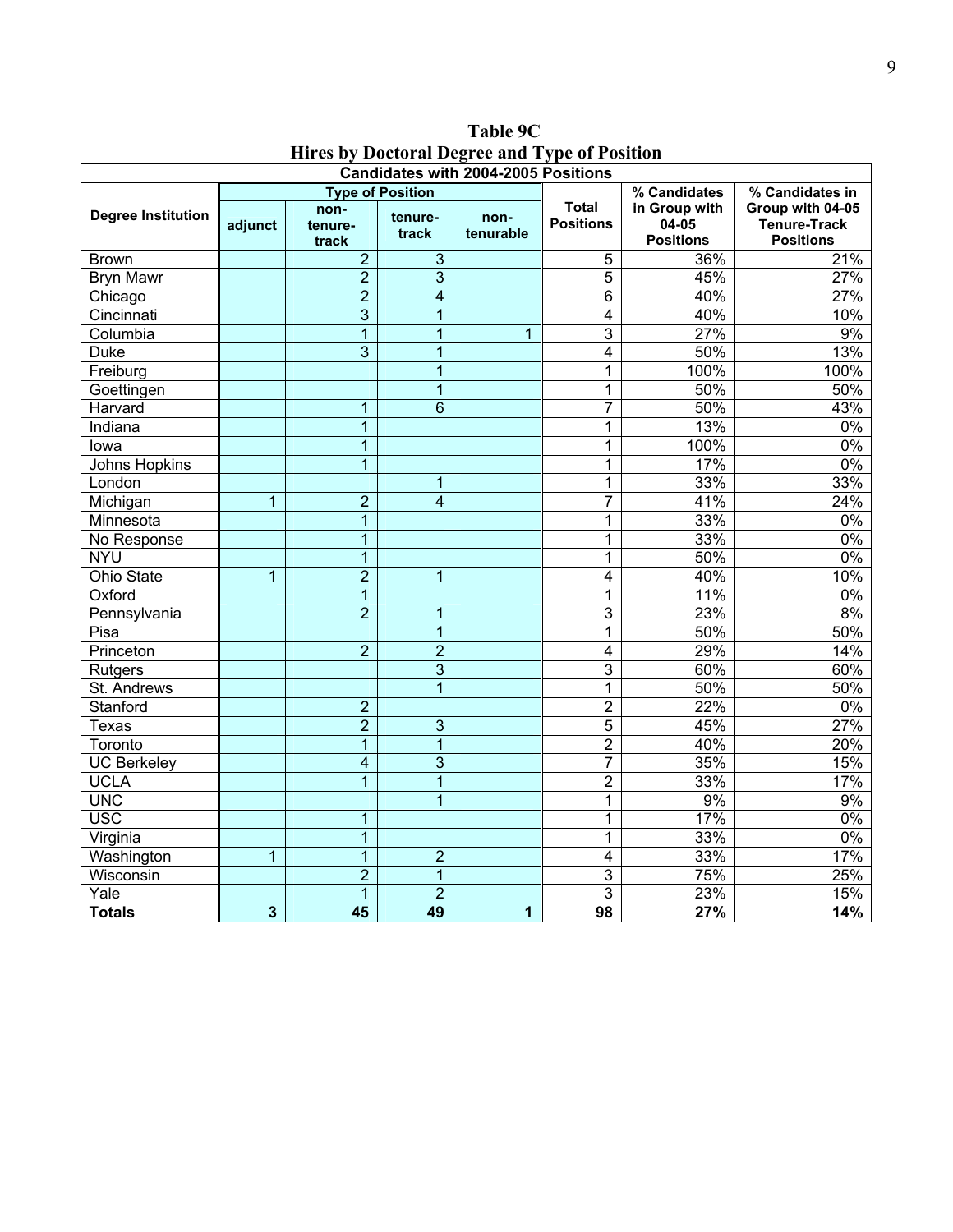|                    |                           |                    | Top To Histitutions" by Average Number of Interviews |                  |                           |                    |                                  |
|--------------------|---------------------------|--------------------|------------------------------------------------------|------------------|---------------------------|--------------------|----------------------------------|
|                    | 2003-2004                 |                    | 2002-2003                                            |                  | 2001-2002                 | 2001-2004 Means    |                                  |
| <b>Institution</b> | Avg. $#$<br>of Interviews | <b>Institution</b> | Avg. $#$<br>of Interviews                            | Institution      | Avg. $#$<br>of Interviews | <b>Institution</b> | Avg. $#$<br><b>of Interviews</b> |
| <b>Brown</b>       |                           | 8.0 Michigan       |                                                      | 8.6 USC          |                           | 10.0 NYU           | 7.4                              |
| <b>NYU</b>         |                           | 8.0 Chicago        |                                                      | 7.8 Rutgers      |                           | 10.0 Michigan      | 6.7                              |
| <b>St. Andrews</b> |                           | 7.5 St. Andrews    |                                                      | 6.5 UC Berkeley  |                           | 7.8 UC Berkeley    | 6.2                              |
| Chicago            |                           | 6.0 Minnesota      |                                                      | 6.0 IUCLA        |                           | $7.3$ USC          | 6.1                              |
| <b>Wisconsin</b>   |                           | 6.0 Pennsylvania   |                                                      | 6.0 Michigan     |                           | 6.8 Chicago        | 6.0                              |
| Stanford           |                           | $5.5$ Texas        |                                                      | 6.0 Pennsylvania |                           | 6.7 Minnesota      | 5.8                              |
| <b>UC Berkeley</b> |                           | 5.2 UC Berkeley    |                                                      | $5.7$ UNC        |                           | 6.6 St. Andrews    | 5.7                              |
| <b>Minnesota</b>   |                           | 5.0 Cincinnati     |                                                      | 5.3 Minnesota    |                           | 6.3 Rutgers        | 5.6                              |
| Michigan           |                           | $4.7$ USC          |                                                      | 5.0 IYale        |                           | 6.3 Pennsylvania   | 5.5                              |
| Colorado           |                           | 4.5 Indiana        |                                                      | 4.5 Texas        |                           | 6.0 Texas          | 5.2                              |

**Table 9B Top 10 Institutions\* by Average Number of Interviews**

\*Note: These rankings are based on the information in Table 9A.

| <b>Institution</b> | <b>Candidates</b><br>with 04-05<br><b>Positions</b> |
|--------------------|-----------------------------------------------------|
| Michigan           | 7                                                   |
| Harvard            | 7                                                   |
| <b>UC Berkeley</b> | 7                                                   |
| Chicago            | 6                                                   |
| <b>Bryn Mawr</b>   | 5                                                   |
| Brown              | 5                                                   |
| Texas              | 5                                                   |
| Princeton          | 4                                                   |
| Washington         | 4                                                   |
| Cincinnati         | 4                                                   |
| <b>Ohio State</b>  | 4                                                   |
| Duke               |                                                     |

**Table 9D Top Institutions by Number of 2004-2005 Hires** 

**Table 10A Interview Rates at 2004 Annual Meeting by Citizenship/Residency and Number of Job Applications** 

| Citizenship/             | <b>Candidates Applying for Over 20</b> | <b>Positions</b>  |                                  | <b>Candidates Applying for Over 10</b> | <b>Positions</b>  |                                  | <b>All Candidates at Meeting</b> |                   |                                  |  |
|--------------------------|----------------------------------------|-------------------|----------------------------------|----------------------------------------|-------------------|----------------------------------|----------------------------------|-------------------|----------------------------------|--|
| <b>Residency</b>         | <b>Candidates</b>                      | <b>Interviews</b> | Avg. $# of$<br><b>Interviews</b> | <b>Candidates</b>                      | <b>Interviews</b> | Avg. $#$ of<br><b>Interviews</b> | <b>Candidates</b>                | <b>Interviews</b> | Avg. $#$ of<br><b>Interviews</b> |  |
| <b>US Citizens</b>       | 46                                     | 175               | 3.8                              | 110                                    | 331               | 3.0                              | 208                              | 491               | 2.4                              |  |
| IUS Residents            | 5                                      | 24                | 4.8                              | 5                                      | 24                | 4.8                              | 22                               | 78                | 3.5                              |  |
| <b>Canadian Citizens</b> |                                        | 24                | 6.0                              | 11                                     | 45                | 4.1                              | 14                               | 46                | 3.3                              |  |
| Other (US degree)        |                                        |                   |                                  |                                        |                   | 2.8                              | 12                               | 23                | 1.9                              |  |
| Other (foreign degree)   |                                        |                   | 1.0 <sub>h</sub>                 |                                        |                   | 2.8                              | 15                               | 25                | 1.7                              |  |
| No Response              |                                        |                   |                                  |                                        |                   | 8.0                              | 21                               | 58                | 2.8                              |  |
| <b>Totals</b>            | 57                                     | 225               | 3.9                              | 135                                    | 430               | 3.2                              | 292                              | 721               | $2.5\,$                          |  |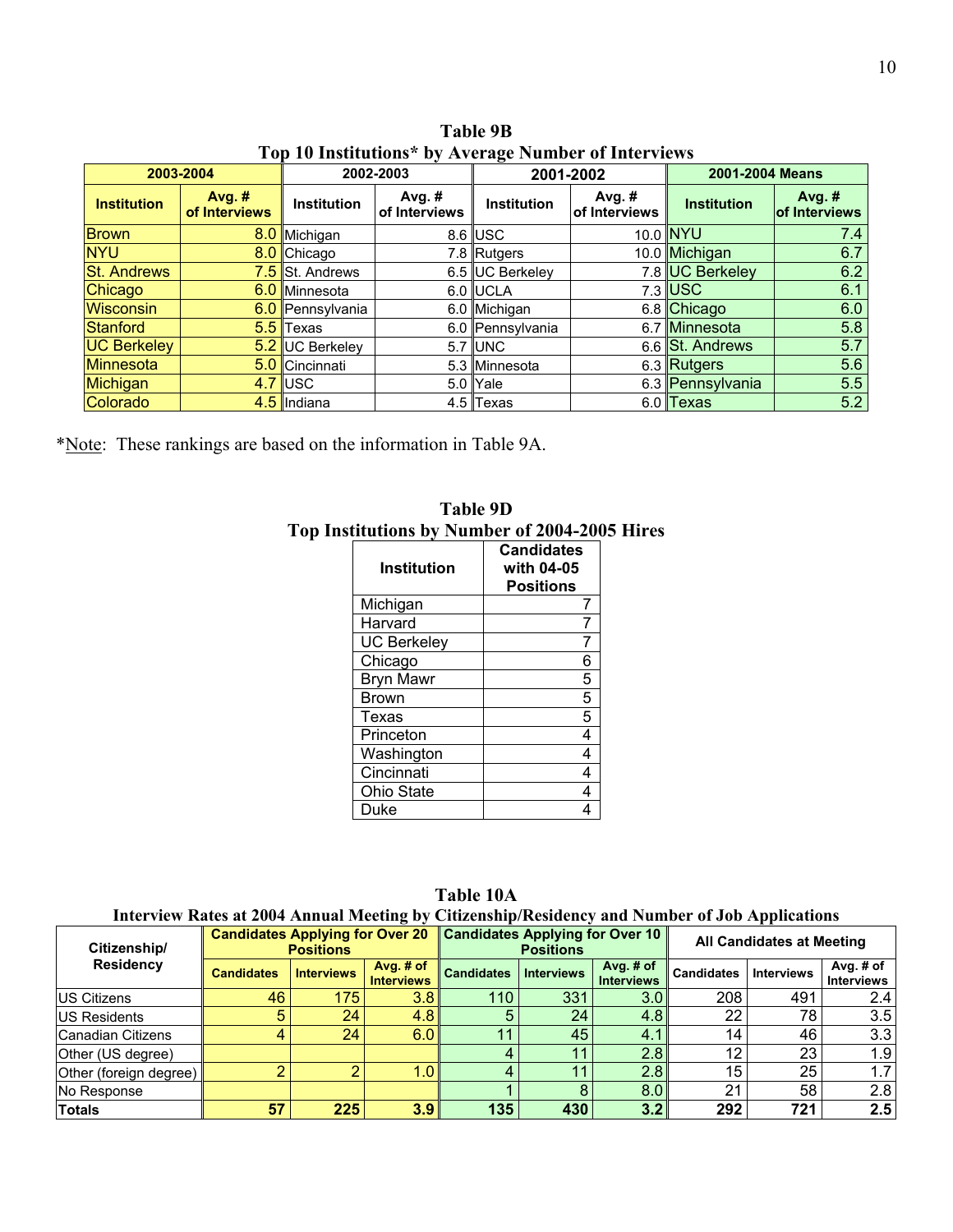| <b>Candidates with 2004-2005 Positions</b> |         |                          |                         |                   |                           |                                            |                                                          |  |  |  |  |  |
|--------------------------------------------|---------|--------------------------|-------------------------|-------------------|---------------------------|--------------------------------------------|----------------------------------------------------------|--|--|--|--|--|
|                                            |         |                          | <b>Type of Position</b> |                   |                           | % Candidates                               | % Candidates                                             |  |  |  |  |  |
| <b>Citizenship/Residency</b>               | adjunct | non-<br>tenure-<br>track | tenure-<br>track        | non-<br>tenurable | Total<br><b>Positions</b> | in Group with<br>04-05<br><b>Positions</b> | in Group with<br>04-05 Tenure-<br><b>Track Positions</b> |  |  |  |  |  |
| <b>US Citizens</b>                         | 3       | 34                       | 34                      |                   | 72                        | 28%                                        | 13%                                                      |  |  |  |  |  |
| <b>US Residents</b>                        |         | 6                        | 4                       |                   | 10                        | 42%                                        | 17%                                                      |  |  |  |  |  |
| <b>Canadian Citizens</b>                   |         |                          | 6                       |                   |                           | 41%                                        | 35%                                                      |  |  |  |  |  |
| Other (US degree)                          |         |                          |                         |                   | ◠                         | 13%                                        | 7%                                                       |  |  |  |  |  |
| Other (foreign degree)                     |         |                          | 3                       |                   | ົ                         | 14%                                        | 14%                                                      |  |  |  |  |  |
| No Response                                |         | 3                        |                         |                   | 4                         | 15%                                        | 4%                                                       |  |  |  |  |  |
| <b>Totals</b>                              | 3       | 45                       | 49                      |                   | 98                        | 27%                                        | 14%                                                      |  |  |  |  |  |

**Table 10B Hires by Citizenship/Residency and Type of Position** 

**Table 11A All Candidates: Gender, Domestic Status, and Number of Job Applications** 

|                       |                   |         |          | <b>Number of Job Applications</b> |                    |                              | %                              |
|-----------------------|-------------------|---------|----------|-----------------------------------|--------------------|------------------------------|--------------------------------|
| <b>Gender/Status</b>  | <b>Candidates</b> | $1 - 5$ | $6 - 10$ | $11 - 20$                         | Over <sub>20</sub> | <b>No</b><br><b>Response</b> | applying<br>for 10 or<br>fewer |
| Female - Single       | 64                | 18      | 18       | 14                                | 14                 |                              | 56%                            |
| Female - Married      | 61                | 27      | 18       | 8                                 | 3                  | $5\overline{)}$              | 74%                            |
| Female - Other LTR    | 19                | 4       | ⇁        | 6                                 | $\overline{2}$     |                              | 58%                            |
| Female - No Response  | 10                |         | л        |                                   | л                  | 8                            | 10%                            |
| <b>Total - Female</b> | 154               | 49      | 44       | 28                                | 20                 | 13                           | 60%                            |
| Male - Single         | 77                | 8       | 27       | 24                                | 15                 | 3                            | 45%                            |
| Male - Married        | 101               | 18      | 23       | 31                                | 23                 | 6                            | 41%                            |
| Male - Other LTR      | 22                | 7       | 6        | 5                                 | $\overline{2}$     | $\overline{2}$               | 59%                            |
| Male - No Response    | 8                 |         |          |                                   |                    | 8                            | $0\%$                          |
| <b>Total - Male</b>   | 208               | 33      | 56       | 60                                | 40                 | 19                           | 43%                            |
| <b>Grand Totals</b>   | 362               | 82      | 100      | 88                                | 60                 | 32                           | 50%                            |

**Table 11B** 

## **Interview Rates at 2004 Annual Meeting by Gender, Domestic Status, and Job Applications**

| <b>Gender/Status</b> |                              | <b>Candidates Applying for Over 20</b><br><b>Positions</b> |                                |                   | <b>Candidates Applying for Over 10</b><br><b>Positions</b> |                                  | <b>All Candidates at Meeting</b> |                   |                                  |  |
|----------------------|------------------------------|------------------------------------------------------------|--------------------------------|-------------------|------------------------------------------------------------|----------------------------------|----------------------------------|-------------------|----------------------------------|--|
|                      | <b>Candidates Interviews</b> |                                                            | Avg. # of<br><b>Interviews</b> | <b>Candidates</b> | <b>Interviews</b>                                          | Avg. $#$ of<br><b>Interviews</b> | <b>Candidates</b>                | <b>Interviews</b> | Avg. # $of$<br><b>Interviews</b> |  |
| Female - Single      | 13                           | 40                                                         | 3.1                            | 24                | 55                                                         | 2.3                              | 53                               | 109               | 2.1                              |  |
| Female - Married     | 3                            | 19                                                         | 6.3                            | 11                | 40                                                         | 3.6                              | 42                               | 100               | 2.4                              |  |
| Female - Other LTR   |                              | 12                                                         | 6.0                            | 8                 | 40                                                         | 5.0                              | 17                               | 71                | 4.2                              |  |
| Female - No Response |                              | 8                                                          | 8.0                            |                   | 8                                                          | 8.0                              |                                  | 14                | 2.0                              |  |
| Total - Female       | 19                           | 79                                                         | 4.2                            | 44                | 143                                                        | 3.3                              | 119                              | 294               | 2.5                              |  |
| Male - Single        | 13                           | 47                                                         | 3.6                            | 33                | 105                                                        | 3.2                              | 65                               | 144               | 2.2                              |  |
| Male - Married       | 23                           | 98                                                         | 4.3                            | 51                | 173                                                        | 3.4                              | 83                               | 229               | 2.8                              |  |
| Male - Other LTR     | റ                            |                                                            | 0.5                            |                   | 9                                                          | 1.3                              | 18                               | 22                | 1.2                              |  |
| Male - No Response   |                              |                                                            |                                |                   |                                                            |                                  |                                  | 32                | 4.6                              |  |
| <b>Total - Male</b>  | 38                           | 146                                                        | 3.8                            | 91                | 287                                                        | 3.2                              | 173                              | 427               | 2.5                              |  |
| <b>Grand Totals</b>  | 57                           | 225                                                        | 3.9                            | 135               | 430                                                        | 3.2                              | 292                              | 721               | 2.5                              |  |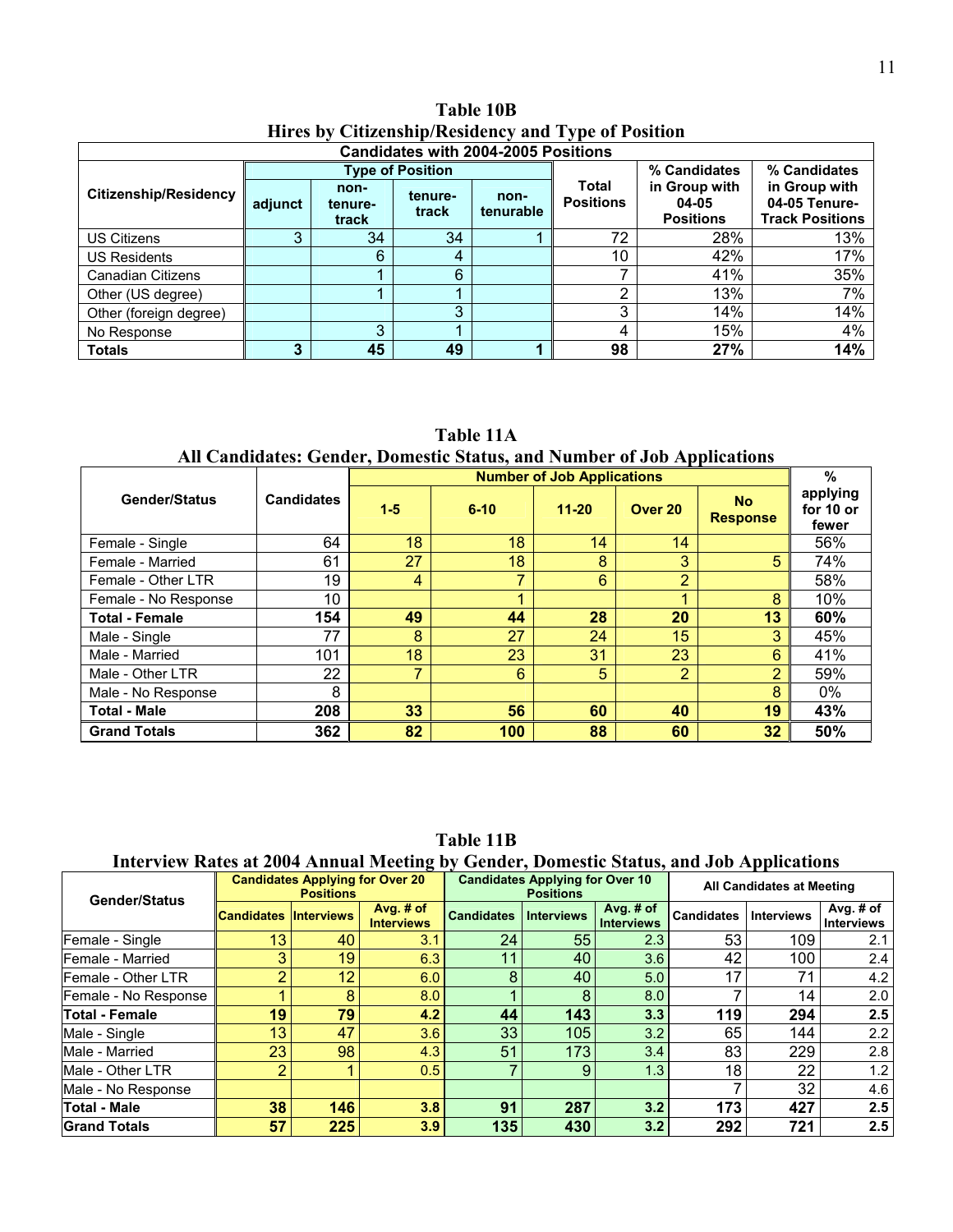| <b>Candidates with 2004-2005 Positions</b> |         |                          |                         |                   |    |                                                                 |                                                             |  |  |  |  |
|--------------------------------------------|---------|--------------------------|-------------------------|-------------------|----|-----------------------------------------------------------------|-------------------------------------------------------------|--|--|--|--|
|                                            |         |                          | <b>Type of Position</b> |                   |    | $\%$                                                            | % Candidates in                                             |  |  |  |  |
| <b>Gender/Domestic</b><br><b>Status</b>    | adjunct | non-<br>tenure-<br>track | tenure-<br>track        | non-<br>tenurable |    | <b>Candidates</b><br>in Group<br>with 04-05<br><b>Positions</b> | Group with 04-05<br><b>Tenure-Track</b><br><b>Positions</b> |  |  |  |  |
| Female - Single                            |         | 15                       | 10                      |                   | 26 | 41%                                                             | 16%                                                         |  |  |  |  |
| Female - Married                           |         | ⇁                        | 6                       |                   | 15 | 25%                                                             | 10%                                                         |  |  |  |  |
| Female - Other LTR                         |         | 3                        | 8                       |                   | 11 | 58%                                                             | 42%                                                         |  |  |  |  |
| Female - No Response                       |         |                          |                         |                   |    | 10%                                                             | 10%                                                         |  |  |  |  |
| <b>Total - Female</b>                      | 2       | 25                       | 25                      |                   | 53 | 34%                                                             | 16%                                                         |  |  |  |  |
| Male - Single                              |         | 9                        | ⇁                       |                   | 17 | 22%                                                             | 9%                                                          |  |  |  |  |
| Male - Married                             |         | $6\phantom{1}$           | 15                      |                   | 21 | 21%                                                             | 15%                                                         |  |  |  |  |
| Male - Other LTR                           |         | 3                        |                         |                   | 4  | 18%                                                             | 5%                                                          |  |  |  |  |
| Male - No Response                         |         | 2                        |                         |                   | 3  | 38%                                                             | 13%                                                         |  |  |  |  |
| <b>Total - Male</b>                        |         | 20                       | 24                      | 0                 | 45 | 22%                                                             | 12%                                                         |  |  |  |  |
| <b>Grand Totals</b>                        | 3       | 45                       | 49                      |                   | 98 | 27%                                                             | 14%                                                         |  |  |  |  |

**Table 11C Hires by Gender, Domestic Status, and Type of Position** 

**Table 12A Race/Ethnicity and Interview Rates at 2004 Annual Meeting** 

|                                  |     | <b>All Candidates</b>                      | <b>Candidates at Meeting</b> |                             |                   |                                |  |  |
|----------------------------------|-----|--------------------------------------------|------------------------------|-----------------------------|-------------------|--------------------------------|--|--|
| <b>Race/Ethnicity</b>            |     | Candidates   % of Candidates    Candidates |                              | $%$ of<br><b>Candidates</b> | <b>Interviews</b> | Avg. # of<br><b>Interviews</b> |  |  |
| American Indian or Alaska Native |     | $0.6\%$                                    |                              | $0.7\%$                     |                   | 3.0                            |  |  |
| Asian                            |     | 2.5%                                       |                              | $2.7\%$                     | 30                | 3.8                            |  |  |
| Hispanic/Latino                  |     | $0.6\%$                                    |                              | 0.3%                        |                   | 0.0                            |  |  |
| Native Hawaiian/Pacific Islander |     | 0.3%                                       |                              | 0.3%                        |                   | 5.0                            |  |  |
| White                            | 329 | 91%                                        | 266                          | 91%                         | 641               | 2.4                            |  |  |
| No Response                      | 19  | 5%                                         | 14                           | 4.8%                        | 39                | 2.8                            |  |  |
| <b>Totals</b>                    | 362 | 100%                                       | 292                          | 100%                        | 721               | 2.5                            |  |  |

**Table 12B Hires by Race/Ethnicity and Type of Position** 

| <b>Candidates with 2004-2005 Positions</b> |          |                          |                         |                   |                           |                                                         |                                                                                |  |  |  |  |  |
|--------------------------------------------|----------|--------------------------|-------------------------|-------------------|---------------------------|---------------------------------------------------------|--------------------------------------------------------------------------------|--|--|--|--|--|
|                                            |          |                          | <b>Type of Position</b> |                   |                           |                                                         | % Candidates in<br>Group with 04-05<br><b>Tenure-Track</b><br><b>Positions</b> |  |  |  |  |  |
| <b>Race/Ethnicity</b>                      | ladjunct | non-<br>tenure-<br>track | tenure-<br>track        | non-<br>tenurable | Total<br><b>Positions</b> | % Candidates in<br>Group with 04-05<br><b>Positions</b> |                                                                                |  |  |  |  |  |
| IAmerican Indian or                        |          |                          |                         |                   |                           |                                                         |                                                                                |  |  |  |  |  |
| Alaska Native                              |          |                          |                         |                   |                           | 50%                                                     | 50%                                                                            |  |  |  |  |  |
| Asian                                      |          | ◠                        |                         |                   | 5                         | 56%                                                     | 22%                                                                            |  |  |  |  |  |
| <b>White</b>                               | 3        | 41                       | 45                      |                   | 90                        | 27%                                                     | 14%                                                                            |  |  |  |  |  |
| No Response                                |          |                          |                         |                   | 2                         | 11%                                                     | 5%                                                                             |  |  |  |  |  |
| <b>Totals</b>                              | 3        | 45                       | 49                      |                   | 98                        | 27%                                                     | 14%                                                                            |  |  |  |  |  |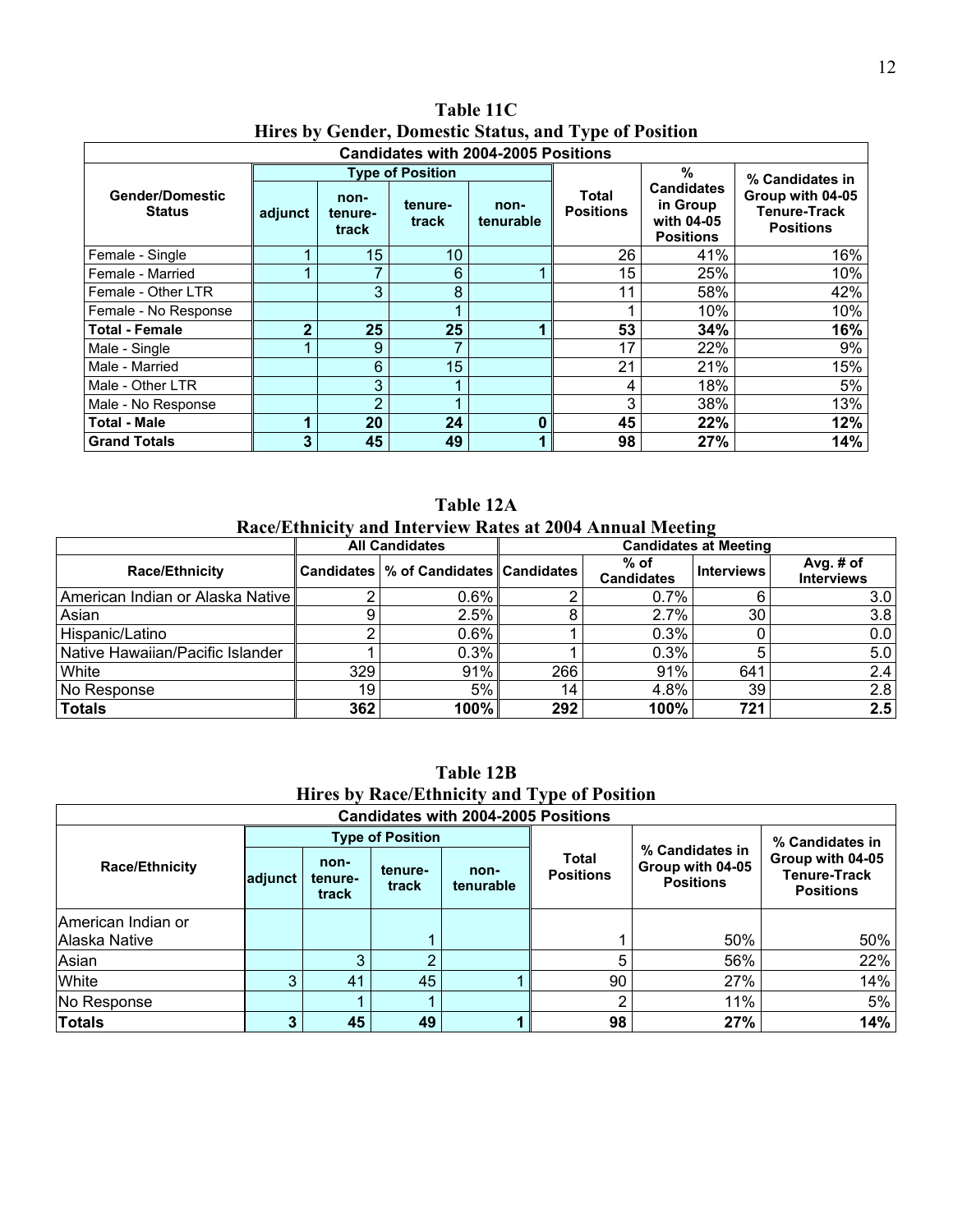| Table 13A                                                   |
|-------------------------------------------------------------|
| All Candidates: Publications and Number of Job Applications |

|                       | <b>Candidates</b> |       |                | <b>Number of Job Applications</b> |         |                              | % applying         |
|-----------------------|-------------------|-------|----------------|-----------------------------------|---------|------------------------------|--------------------|
| <b>Publication</b>    |                   | $1-5$ | $6 - 10$       | $11 - 20$                         | Over 20 | <b>No</b><br><b>Response</b> | for 10 or<br>fewer |
| <b>Book Published</b> | 70                | 30    | 16             | 12                                | 7       | 5                            | 66%                |
| No Book               | 265               | 52    | 82             | 76                                | 53      | $\overline{2}$               | 51%                |
| No Response           | 27                |       | 2              |                                   |         | 25                           | 7%                 |
| <b>Totals</b>         | 362               | 82    | 100            | 88                                | 60      | 32                           | 50%                |
|                       |                   |       |                |                                   |         |                              |                    |
| <b>Articles</b>       |                   |       |                |                                   |         |                              |                    |
| 0 Articles            | 119               | 19    | 40             | 35                                | 24      |                              | 50%                |
| 1-2 Articles          | 104               | 20    | 33             | 33                                | 17      |                              | 51%                |
| 3-4 Articles          | 56                | 19    | 14             | 13                                | 9       |                              | 59%                |
| 5-9 Articles          | 29                | 11    | 4              | 5                                 | 6       | 3                            | 52%                |
| 10+ Articles          | 26                | 12    | ⇁              | $\overline{2}$                    | 4       | и                            | 73%                |
| No Response           | 28                |       | $\overline{2}$ |                                   |         | 25                           | 11%                |
| <b>Totals</b>         | 362               | 82    | 100            | 88                                | 60      | 32                           | 50%                |

**Table 13B All Candidates: Amount of Publication and Employment Status** 

| <b>Employment Status</b>      | <b>Book</b><br><b>Published</b> | <b>No Book</b> | No<br>Response | 0 Articles | $1 - 2$<br><b>Articles</b> | $3 - 4$<br><b>Articles</b> | $5-9$<br><b>Articles</b> | $10+$<br><b>Articles</b> | No<br>Response |
|-------------------------------|---------------------------------|----------------|----------------|------------|----------------------------|----------------------------|--------------------------|--------------------------|----------------|
| Graduate Student              | 6                               | 105            |                | 64         | 34                         | 10                         |                          |                          |                |
| Part-time/Adjunct Faculty     | 14                              | 32             |                | 11         | 11                         | 10                         |                          |                          |                |
| Full-time Non-Tenure-Track    | 19                              | 88             |                | 33         | 38                         | 23                         |                          | 6                        |                |
| Full-time Tenure-Track        | 8                               | 22             |                |            | $12 \overline{ }$          | 4                          | 5                        |                          |                |
| Full-time Tenured             | 10                              | ີ              |                |            |                            | 3                          |                          |                          |                |
| Primary/Secondary Teacher     | 4                               | 3              |                |            | ົ                          |                            | 3                        |                          |                |
| Other Non-Academic Employment |                                 | 5              |                |            |                            |                            |                          |                          |                |
| Unemployed                    | 5                               |                |                |            | 3                          | 4                          | ົ                        | ົ                        |                |
| No Response                   |                                 |                | 25             |            | ົ                          |                            |                          |                          | 25             |
| <b>Totals</b>                 | 70                              | 265            | 27 I           | 119        | 104                        | 56                         | 29                       | 26                       | 28             |

|                       |                                                                           |                   | 1 adie 13C                     |                    |                   |                   |                                |
|-----------------------|---------------------------------------------------------------------------|-------------------|--------------------------------|--------------------|-------------------|-------------------|--------------------------------|
|                       | Interview Rates at 2004Annual Meeting by Amount of Publication and Gender |                   |                                |                    |                   |                   |                                |
| <b>Females</b>        | <b>Candidates</b>                                                         | <b>Interviews</b> | Avg. # of<br><b>Interviews</b> | <b>Males</b>       | <b>Candidates</b> | <b>Interviews</b> | Avg. # of<br><b>Interviews</b> |
| <b>Book Published</b> | 21                                                                        | 44                |                                | 2.1 Book Published | 31                | 55                | 1.8                            |
| No Book               | 88                                                                        | 236               |                                | 2.7 No Book        | 131               | 338               | 2.6                            |
| No Response           | 10                                                                        | 14                |                                | 1.4 No Response    | 11                | 34                | 3.1                            |
| <b>Totals</b>         | 119                                                                       | 294               |                                | $2.5$ Totals       | 173               | 427               | 2.5                            |
|                       |                                                                           |                   |                                |                    |                   |                   |                                |
| <b>Articles</b>       |                                                                           |                   |                                | <b>Articles</b>    |                   |                   |                                |
| 0 Articles            | 40                                                                        | 142               |                                | 3.6 0 Articles     | 62                | 124               | 2.0                            |
| 1-2 Articles          | 35                                                                        | 86                |                                | $2.5$ 1-2 Articles | 51                | 129               | 2.5                            |
| 3-4 Articles          | 18                                                                        | 25                |                                | 1.4 $3-4$ Articles | 24                | 87                | 3.6                            |
| 5-9 Articles          | 10                                                                        | 14                |                                | 1.4 $5-9$ Articles | 14                | 28                | 2.0                            |
| 10+ Articles          | 6                                                                         | 13                |                                | $2.2$ 10+ Articles | 10                | 20                | 2.0                            |
| No Response           | 10                                                                        | 14                |                                | 1.4 No Response    | 12                | 39                | 3.3                            |
| <b>Totals</b>         | 119                                                                       | 294               |                                | $2.5$ Totals       | 173               | 427               | 2.5                            |

**Table 13C**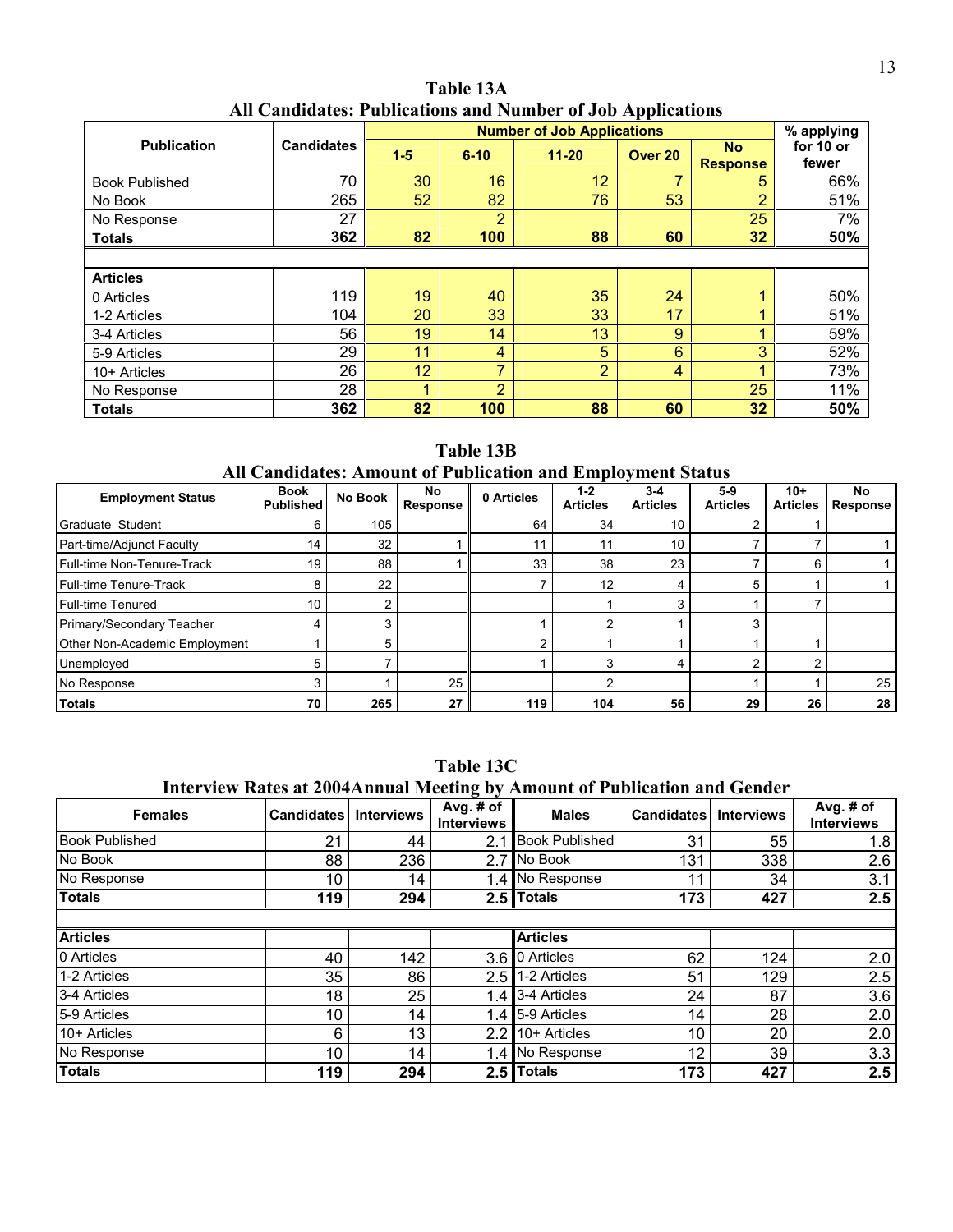| All Candidates with 2004-2005 Positions |                |                          |                         |                   |                           |                                                                 |                                                      |  |
|-----------------------------------------|----------------|--------------------------|-------------------------|-------------------|---------------------------|-----------------------------------------------------------------|------------------------------------------------------|--|
|                                         |                |                          | <b>Type of Position</b> |                   |                           | %                                                               | % Candidates in                                      |  |
| <b>Publication</b>                      | adjunct        | non-<br>tenure-<br>track | tenure-<br>track        | non-<br>tenurable | Total<br><b>Positions</b> | <b>Candidates</b><br>in Group<br>with 04-05<br><b>Positions</b> | Group with 04-05<br>Tenure-Track<br><b>Positions</b> |  |
| <b>Book Published</b>                   |                | 3                        | 10                      | 1                 | 14                        | 20%                                                             | 14%                                                  |  |
| No Book                                 | 3              | 39                       | 38                      |                   | 80                        | 30%                                                             | 14%                                                  |  |
| No Response                             |                | 3                        |                         |                   | 4                         | 15%                                                             | 4%                                                   |  |
| <b>Totals</b>                           | 3              | 45                       | 49                      | 1                 | 98                        | 27%                                                             | 14%                                                  |  |
|                                         |                |                          |                         |                   |                           |                                                                 |                                                      |  |
| <b>Articles</b>                         |                |                          |                         |                   |                           |                                                                 |                                                      |  |
| 0 Articles                              | $\overline{2}$ | 21                       | 18                      |                   | 41                        | 34%                                                             | 15%                                                  |  |
| 1-2 Articles                            |                | 13                       | 10                      |                   | 24                        | 23%                                                             | 10%                                                  |  |
| 3-4 Articles                            |                | 5                        | 13                      | и                 | 19                        | 34%                                                             | 23%                                                  |  |
| 5-9 Articles                            |                | $\overline{2}$           | 3                       |                   | 5                         | 17%                                                             | 10%                                                  |  |
| 10+ Articles                            |                | 1                        | 4                       |                   | 5                         | 19%                                                             | 15%                                                  |  |
| No Response                             |                | 3                        |                         |                   | 4                         | 14%                                                             | 4%                                                   |  |
| Totals                                  | 3              | 45                       | 49                      | 1                 | 98                        | 27%                                                             | 14%                                                  |  |

**Table 13D Hires by Amount of Publication and Type of Position** 

**Table 13E Hires by Amount of Publication and Type of Position: Females** 

| Female Candidates with 2004-2005 Positions |                |                          |                         |                   |                                  |                                                                 |                                                       |  |  |  |
|--------------------------------------------|----------------|--------------------------|-------------------------|-------------------|----------------------------------|-----------------------------------------------------------------|-------------------------------------------------------|--|--|--|
|                                            |                |                          | <b>Type of Position</b> |                   |                                  | $\%$                                                            | % Candidates in                                       |  |  |  |
| <b>Publication</b>                         | adjunct        | non-<br>tenure-<br>track | tenure-<br>track        | non-<br>tenurable | <b>Total</b><br><b>Positions</b> | <b>Candidates</b><br>in Group<br>with 04-05<br><b>Positions</b> | Group with 04-<br>05 Tenure-Track<br><b>Positions</b> |  |  |  |
| <b>Book Published</b>                      |                |                          | 6                       |                   | 8                                | 27%                                                             | 20%                                                   |  |  |  |
| No Book                                    | 2              | 23                       | 19                      |                   | 44                               | 40%                                                             | 17%                                                   |  |  |  |
| No Response                                |                |                          |                         |                   |                                  | 8%                                                              | 0%                                                    |  |  |  |
| <b>Totals</b>                              | $\overline{2}$ | 25                       | 25                      | 1                 | 53                               | 34%                                                             | 16%                                                   |  |  |  |
|                                            |                |                          |                         |                   |                                  |                                                                 |                                                       |  |  |  |
| <b>Articles</b>                            |                |                          |                         |                   |                                  |                                                                 |                                                       |  |  |  |
| 0 Articles                                 | ٠              | 15                       | 10                      |                   | 26                               | 53%                                                             | 20%                                                   |  |  |  |
| 1-2 Articles                               |                | 4                        | 6                       |                   | 11                               | 25%                                                             | 14%                                                   |  |  |  |
| 3-4 Articles                               |                | $\overline{2}$           | 6                       |                   | 9                                | 33%                                                             | 22%                                                   |  |  |  |
| 5-9 Articles                               |                | $\overline{2}$           |                         |                   | 3                                | 27%                                                             | 9%                                                    |  |  |  |
| 10+ Articles                               |                |                          | $\overline{2}$          |                   | 3                                | 30%                                                             | 20%                                                   |  |  |  |
| No Response                                |                |                          |                         |                   |                                  | 8%                                                              | $0\%$                                                 |  |  |  |
| <b>Totals</b>                              | $\overline{2}$ | 25                       | 25                      | 1                 | 53                               | 34%                                                             | 16%                                                   |  |  |  |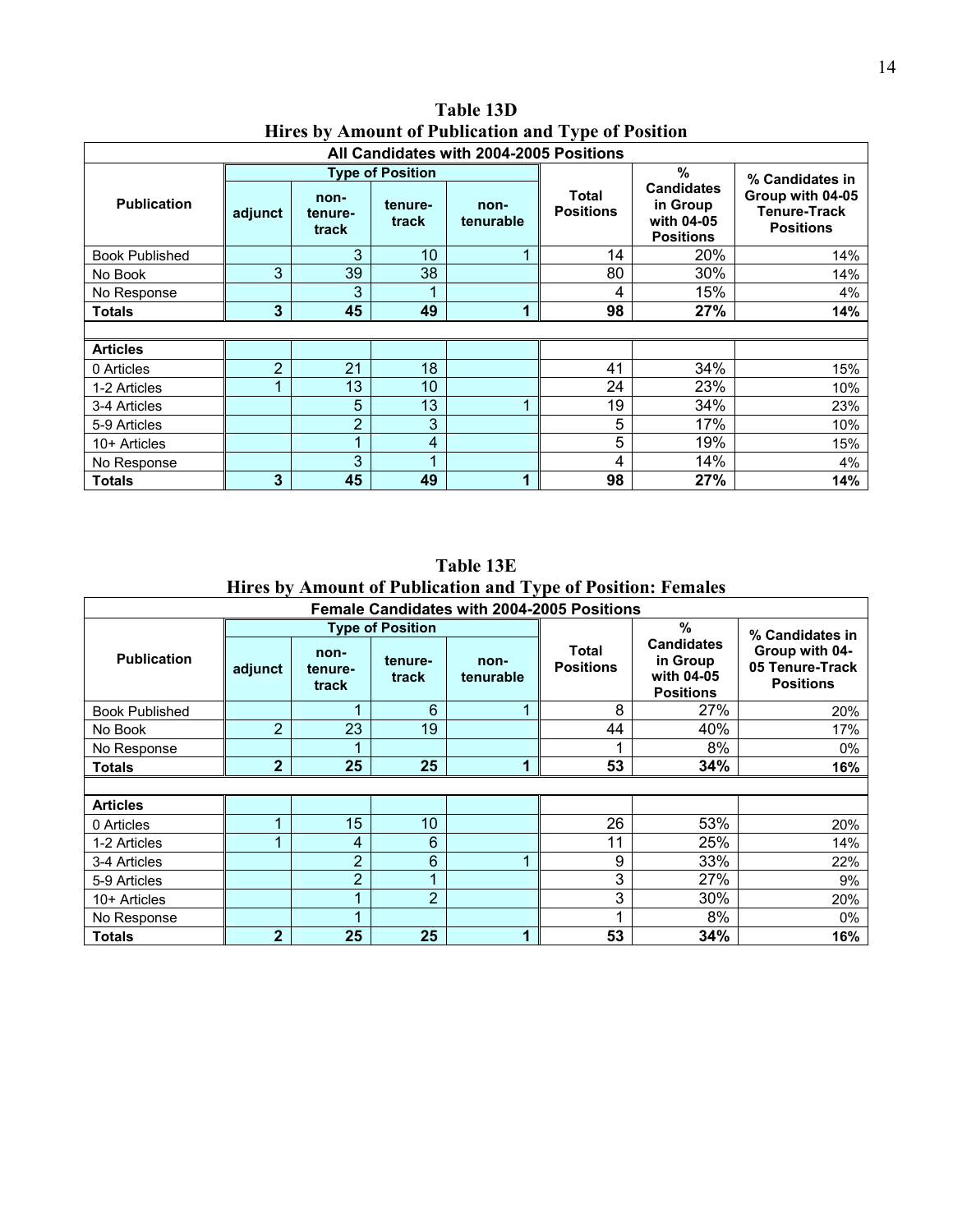| Male Candidates with 2004-2005 Positions |                      |                          |                         |                   |                           |                                                                 |                                                       |  |
|------------------------------------------|----------------------|--------------------------|-------------------------|-------------------|---------------------------|-----------------------------------------------------------------|-------------------------------------------------------|--|
|                                          |                      |                          | <b>Type of Position</b> |                   |                           | %                                                               | % Candidates in                                       |  |
| <b>Publication</b>                       | adjunct              | non-<br>tenure-<br>track | tenure-<br>track        | non-<br>tenurable | Total<br><b>Positions</b> | <b>Candidates</b><br>in Group<br>with 04-05<br><b>Positions</b> | Group with 04-<br>05 Tenure-Track<br><b>Positions</b> |  |
| <b>Book Published</b>                    |                      | $\overline{2}$           | 4                       |                   | 6                         | 15%                                                             | 10%                                                   |  |
| No Book                                  |                      | 16                       | 19                      |                   | 36                        | 23%                                                             | 12%                                                   |  |
| No Response                              |                      | $\overline{2}$           |                         |                   | 3                         | 21%                                                             | 7%                                                    |  |
| <b>Totals</b>                            | 1                    | 20                       | 24                      | 0                 | 45                        | 22%                                                             | 12%                                                   |  |
|                                          |                      |                          |                         |                   |                           |                                                                 |                                                       |  |
| <b>Articles</b>                          |                      |                          |                         |                   |                           |                                                                 |                                                       |  |
| 0 Articles                               | 4                    | 6                        | 8                       |                   | 15                        | 21%                                                             | 11%                                                   |  |
| 1-2 Articles                             |                      | 9                        | 4                       |                   | 13                        | 22%                                                             | 7%                                                    |  |
| 3-4 Articles                             |                      | 3                        | $\overline{7}$          |                   | 10                        | 34%                                                             | 24%                                                   |  |
| 5-9 Articles                             |                      |                          | $\overline{2}$          |                   | 2                         | 11%                                                             | 11%                                                   |  |
| 10+ Articles                             |                      |                          | 2                       |                   | 2                         | 13%                                                             | 13%                                                   |  |
| No Response                              |                      | $\overline{2}$           |                         |                   | 3                         | 20%                                                             | 7%                                                    |  |
| <b>Totals</b>                            | $\blacktriangleleft$ | 20                       | 24                      | 0                 | 45                        | 22%                                                             | 12%                                                   |  |

**Table 13F Hires by Amount of Publication and Type of Position: Males** 

**Table 14A Association Membership and Interview Rates at 2004 Annual Meeting** 

|                          | <b>All Candidates</b> |                           | <b>Candidates at Meeting</b> |                             |                   |                                |  |  |
|--------------------------|-----------------------|---------------------------|------------------------------|-----------------------------|-------------------|--------------------------------|--|--|
| <b>Association</b>       | <b>Candidates</b>     | % of<br><b>Candidates</b> | <b>Candidates</b>            | $%$ of<br><b>Candidates</b> | <b>Interviews</b> | Avg. # of<br><b>Interviews</b> |  |  |
| <b>AIA</b>               | 63                    | 17.4%                     | 52                           | 17.8%                       | 61                | 1.2                            |  |  |
| <b>APA</b>               | 272                   | 75.1%                     | 220                          | 75.3%                       | 638               | 2.9                            |  |  |
| <b>Both Associations</b> | 27                    | 7.5%                      | 20                           | 6.8%                        | 22                | 1.1                            |  |  |
| <b>Totals</b>            | 362                   | 100%                      | 292                          | 100%                        | 721               | 2.5                            |  |  |

**Table 14B Hires by Association Membership and Type of Position** 

| <b>Candidates with 2004-2005 Positions</b> |         |                          |                         |                   |                                  |                                                                      |                                                                                            |  |  |  |
|--------------------------------------------|---------|--------------------------|-------------------------|-------------------|----------------------------------|----------------------------------------------------------------------|--------------------------------------------------------------------------------------------|--|--|--|
|                                            |         |                          | <b>Type of Position</b> |                   |                                  |                                                                      | $\%$                                                                                       |  |  |  |
| <b>Association</b>                         | adjunct | non-<br>tenure-<br>track | tenure-<br>track        | non-<br>tenurable | <b>Total</b><br><b>Positions</b> | %<br><b>Candidates</b><br>in Group<br>with 04-05<br><b>Positions</b> | <b>Candidates</b><br>in Group<br>with 04-05<br>Tenure-<br><b>Track</b><br><b>Positions</b> |  |  |  |
| AIA                                        |         |                          | 6                       |                   | 14                               | 22%                                                                  | 10%                                                                                        |  |  |  |
| <b>APA</b>                                 | o       | 35                       | 40                      |                   | 77                               | 28%                                                                  | 15%                                                                                        |  |  |  |
| <b>Both Associations</b>                   |         | 3                        | 3                       |                   |                                  | 26%                                                                  | 11%                                                                                        |  |  |  |
| <b>Totals</b>                              | 3       | 45                       | 49                      |                   | 98                               | 27%                                                                  | 14%                                                                                        |  |  |  |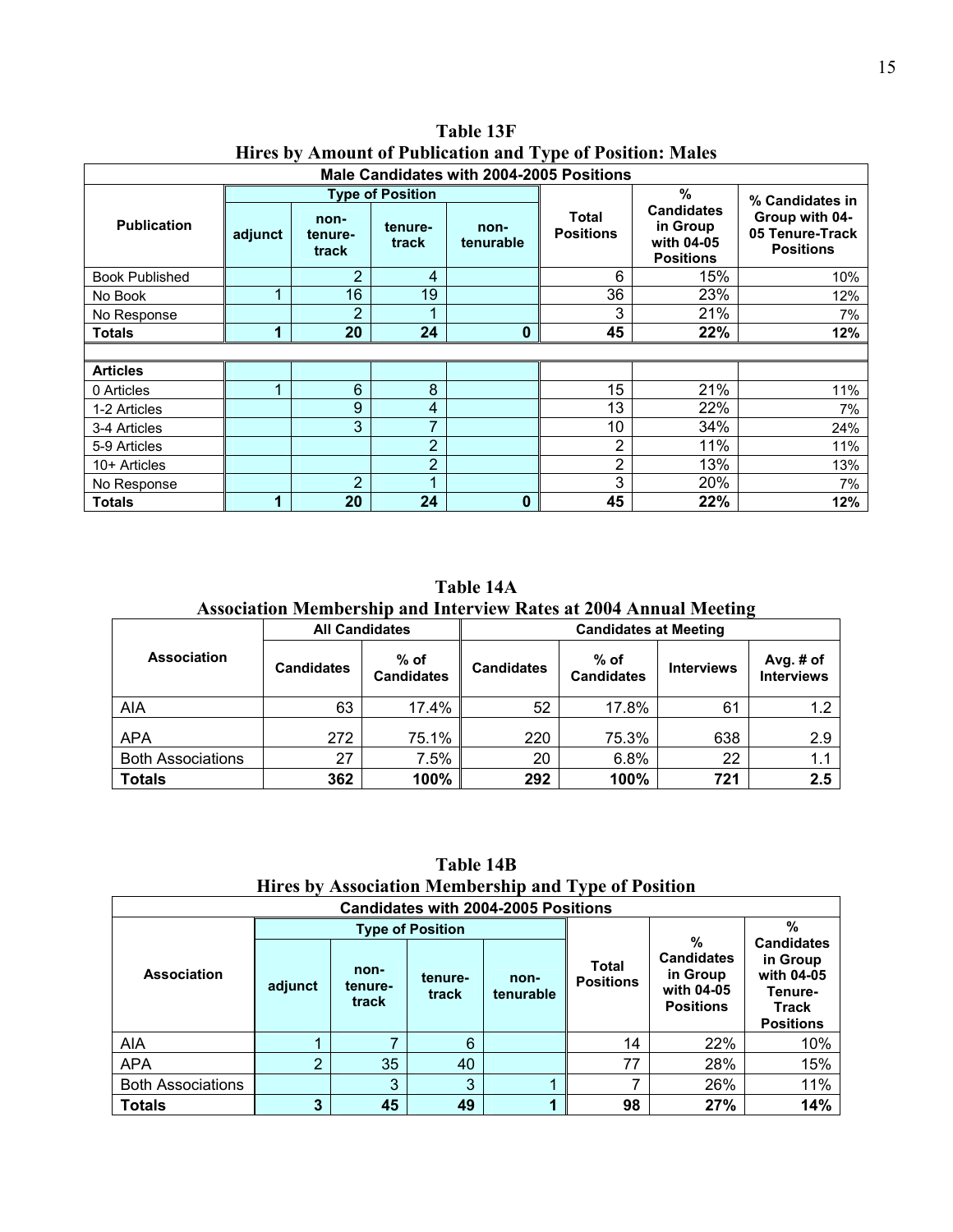| T RICCHICHT DEI VICE OSC ANU THIEI VIEW TXAIES AT 2007 TYMHUAI IVICEMIZ |                       |                             |                              |                           |                   |                                  |  |  |  |
|-------------------------------------------------------------------------|-----------------------|-----------------------------|------------------------------|---------------------------|-------------------|----------------------------------|--|--|--|
|                                                                         | <b>All Candidates</b> |                             | <b>Candidates at Meeting</b> |                           |                   |                                  |  |  |  |
| <b>Placement</b><br><b>Service Use</b>                                  | <b>Candidates</b>     | $%$ of<br><b>Candidates</b> | <b>Candidates</b>            | % of<br><b>Candidates</b> | <b>Interviews</b> | Avg. $#$ of<br><b>Interviews</b> |  |  |  |
| Never Before                                                            | 98                    | 27%                         | 85                           | 29%                       | 185               | $2.2\phantom{0}$                 |  |  |  |
| Once                                                                    | 90                    | 25%                         | 77                           | 26%                       | 231               | 3.0                              |  |  |  |
| Twice                                                                   | 53                    | 15%                         | 45                           | 15%                       | 124               | 2.8                              |  |  |  |
| Three times                                                             | 35                    | 10%                         | 25                           | 9%                        | 67                | 2.7                              |  |  |  |
| Four+ times                                                             | 57                    | 16%                         | 37                           | 13%                       | 64                | 1.7                              |  |  |  |
| No Response                                                             | 29                    | 8%                          | 23                           | 8%                        | 50                | 2.2                              |  |  |  |
| <b>Totals</b>                                                           | 362                   | 100%                        | 292                          | 100%                      | 721               | 2.5                              |  |  |  |

**Table 14C Placement Service Use and Interview Rates at 2004 Annual Meeting** 

**Table 14D Hires by Placement Service Use and Type of Position** 

| <b>Candidates with 2004-2005 Positions</b> |              |                          |                         |                   |                           |                                                                      |                                                                                            |  |  |  |
|--------------------------------------------|--------------|--------------------------|-------------------------|-------------------|---------------------------|----------------------------------------------------------------------|--------------------------------------------------------------------------------------------|--|--|--|
|                                            |              |                          | <b>Type of Position</b> |                   |                           |                                                                      | %                                                                                          |  |  |  |
| <b>Placement Service</b><br><b>Use</b>     | adjunct      | non-<br>tenure-<br>track | tenure-<br>track        | non-<br>tenurable | Total<br><b>Positions</b> | %<br><b>Candidates</b><br>in Group<br>with 04-05<br><b>Positions</b> | <b>Candidates</b><br>in Group<br>with 04-05<br>Tenure-<br><b>Track</b><br><b>Positions</b> |  |  |  |
| Never Before                               | っ            | 18                       | 8                       |                   | 29                        | 30%                                                                  | 8%                                                                                         |  |  |  |
| Once                                       |              | 14                       | 21                      |                   | 35                        | 39%                                                                  | 23%                                                                                        |  |  |  |
| Twice                                      |              | 5                        | 7                       |                   | 12                        | 23%                                                                  | 13%                                                                                        |  |  |  |
| Three times                                |              |                          | 6                       |                   | ⇁                         | 20%                                                                  | 17%                                                                                        |  |  |  |
| Four+ times                                |              | 5                        | 6                       |                   | 11                        | 19%                                                                  | 11%                                                                                        |  |  |  |
| No Response                                |              | 3                        |                         |                   | 4                         | 14%                                                                  | 3%                                                                                         |  |  |  |
| <b>Totals</b>                              | $\mathbf{3}$ | 45                       | 49                      |                   | 98                        | 27%                                                                  | 14%                                                                                        |  |  |  |

**Table 15A** 

**Total 2004-05 Hires Known to APA by Type of Position, Gender, and Placement Status** 

| <b>Type of Position</b>          |                                        |                 |                                            |             |                                           | $%$ of                    | $%$ of                    | % of Total                             |
|----------------------------------|----------------------------------------|-----------------|--------------------------------------------|-------------|-------------------------------------------|---------------------------|---------------------------|----------------------------------------|
| <b>Type of Position</b>          | <b>Placement</b><br><b>Registrants</b> |                 | <b>Not Placement</b><br><b>Registrants</b> |             | Total<br><b>Positions</b><br><b>Known</b> | Total<br><b>Positions</b> | Total<br><b>Positions</b> | <b>Positions</b><br>to Non-            |
|                                  | <b>Female</b>                          | <b>Male</b>     | <b>Female</b>                              | <b>Male</b> | to APA                                    | to<br><b>Females</b>      | to Males                  | <b>Placement</b><br><b>Registrants</b> |
| adjunct                          | 2                                      |                 |                                            | っ           | 9                                         | 67%                       | 33%                       | 67%                                    |
| non-tenure-track                 | 25                                     | 20 <sup>°</sup> | 8                                          | 15          | 68                                        | 49%                       | 51%                       | 34%                                    |
| <b>Total Temporary Positions</b> | 27                                     | 21              | 12                                         | 17          | 77                                        | 51%                       | 49%                       | 38%                                    |
| Tenure-track                     | 25                                     | 24              | 11                                         | 13          | 73                                        | 49%                       | 51%                       | 33%                                    |
| Tenured                          |                                        |                 | 3                                          | 5           | 8                                         | 38%                       | 63%                       | 100%                                   |
| <b>Total Permanent Positions</b> | 25                                     | 24              | 14                                         | 18          | 81                                        | 48%                       | 52%                       | 40%                                    |
| non-tenurable                    |                                        |                 |                                            | 4           | 5                                         | 20%                       | 80%                       | 80%                                    |
| <b>Grand Totals</b>              | 53                                     | 45              | 26                                         | 39          | 163                                       | 48%                       | 52%                       | 40%                                    |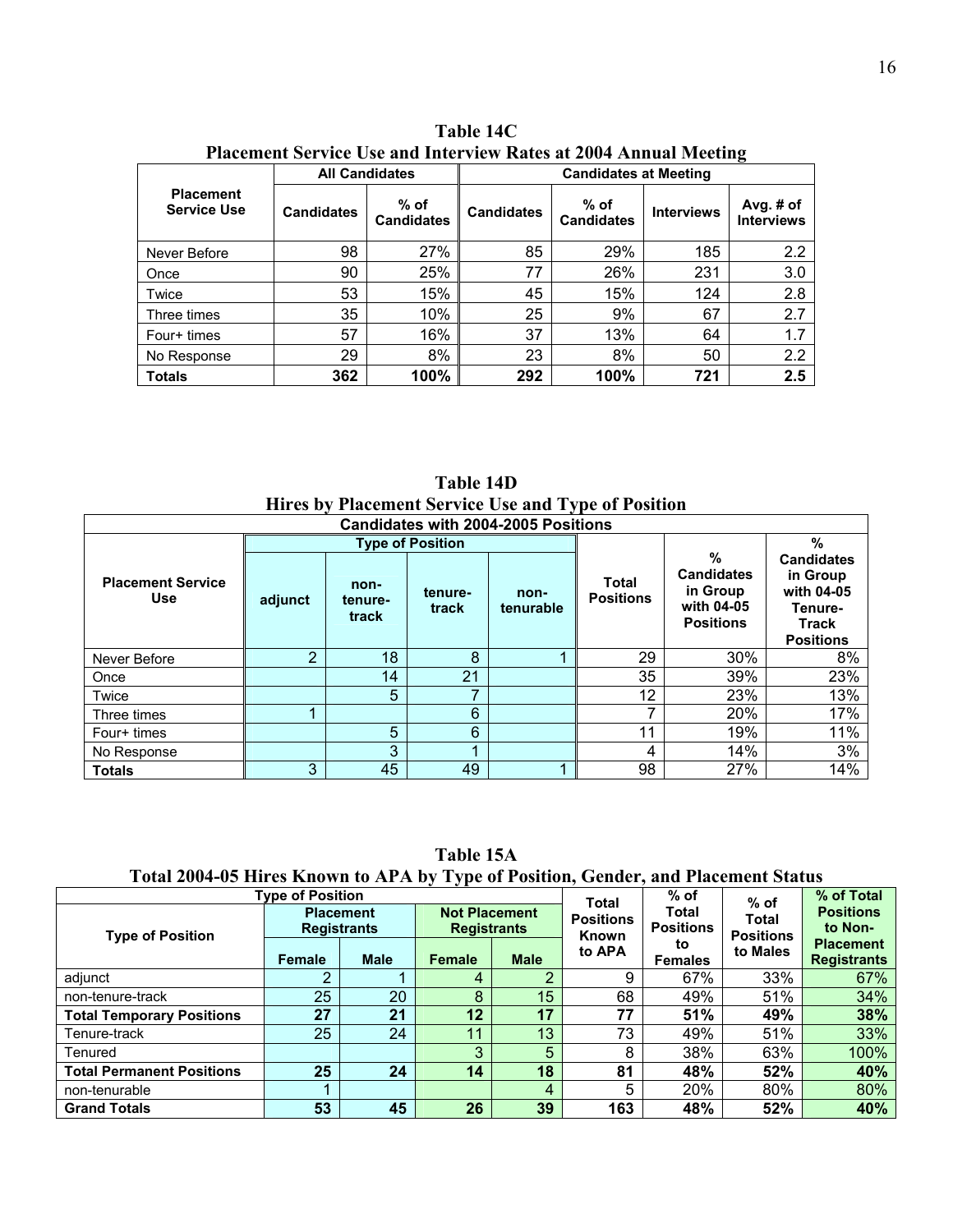# **Table 15B Total 2004-05 Hires Known to APA by Rank of Position, Gender, and Placement Status**

| <b>Rank of Position</b>    | <b>Total</b>                           | $%$ of      | $%$ of                                     | % of Total  |                                  |                           |                           |                                        |
|----------------------------|----------------------------------------|-------------|--------------------------------------------|-------------|----------------------------------|---------------------------|---------------------------|----------------------------------------|
| <b>Rank of Position</b>    | <b>Placement</b><br><b>Registrants</b> |             | <b>Not Placement</b><br><b>Registrants</b> |             | <b>Positions</b><br><b>Known</b> | Total<br><b>Positions</b> | Total<br><b>Positions</b> | <b>Positions</b><br>to Non-            |
|                            | Female                                 | <b>Male</b> | <b>Female</b>                              | <b>Male</b> | to APA                           | to<br><b>Females</b>      | to Males                  | <b>Placement</b><br><b>Registrants</b> |
| Lecturer/ Instructor       | 6                                      | 5           |                                            | 9           | 22                               | 36%                       | 64%                       | 50%                                    |
| <b>Assistant Professor</b> | 41                                     | 37          | 14                                         | 13          | 105                              | 52%                       | 48%                       | 26%                                    |
| Associate Professor        | ာ                                      | $\sim$      |                                            |             |                                  | 33%                       | 67%                       | 33%                                    |
| Professor                  |                                        |             | 8                                          | 8           | 16                               | 50%                       | 50%                       | 100%                                   |
| Other                      | 4                                      |             |                                            |             | 14                               | 43%                       | 57%                       | 64%                                    |
| <b>Totals</b>              | 53                                     | 45          | 26                                         | 39          | 163                              | 48%                       | 52%                       | 40%                                    |

**Table 16A** 

| Survey Respondents* by Gender, Domestic Status and Age |          |       |       |              |        |                        |               |  |  |
|--------------------------------------------------------|----------|-------|-------|--------------|--------|------------------------|---------------|--|--|
|                                                        | Under 30 | 30-39 | 40-49 | 50-59        | $60 +$ | No.<br><b>Response</b> | <b>Totals</b> |  |  |
| Female - Single                                        | 8        | 17    | 6     |              |        |                        | 31            |  |  |
| Female - Married                                       | 5        | 21    | ⇁     | 2            |        |                        | 35            |  |  |
| Female - Other LTR                                     | 3        | 12    |       |              |        |                        | 16            |  |  |
| <b>Total - Female</b>                                  | 16       | 50    | 14    | 2            | 0      | $\mathbf{0}$           | 82            |  |  |
| % of Respondents in Group                              | 20%      | 61%   | 17%   | 2%           | 0%     | $0\%$                  | 100%          |  |  |
| Male - Single                                          | 9        | 13    | 5     |              |        |                        | 28            |  |  |
| Male - Married                                         | 5        | 23    | 7     |              |        |                        | 37            |  |  |
| Male - Other LTR                                       | 2        | 4     | 3     |              |        |                        | 9             |  |  |
| Male - No Response                                     |          |       |       |              |        |                        |               |  |  |
| <b>Total - Male</b>                                    | 16       | 40    | 15    | $\mathbf{2}$ |        |                        | 75            |  |  |
| % of Respondents in Group                              | 21%      | 53%   | 20%   | 3%           | 1.3%   | 1.3%                   | 100%          |  |  |
| <b>Grand Totals</b>                                    | 32       | 90    | 29    | 4            |        |                        | 157           |  |  |
| % of All Respondents                                   | 20%      | 57%   | 18%   | 3%           | 0.6%   | 0.6%                   | 100%          |  |  |

\*Note**:** Surveys were mailed to all candidates (362); 157 usable surveys were returned, for a response rate of  $43%$ 

| Table 16B                                   |
|---------------------------------------------|
| <b>Survey Respondents by Race/Ethnicity</b> |

| <b>Race/Ethnicity</b>            | # of<br><b>Respondents</b> | $%$ of<br><b>Respondents</b> |
|----------------------------------|----------------------------|------------------------------|
| American Indian or Alaska Native |                            | 1%                           |
| Asian                            | 3                          | 2%                           |
| Hispanic/Latino                  | 2                          | 1%                           |
| White                            | 149                        | 95%                          |
| No Response                      |                            | 1%                           |
| <b>Totals</b>                    | 157                        | 100%                         |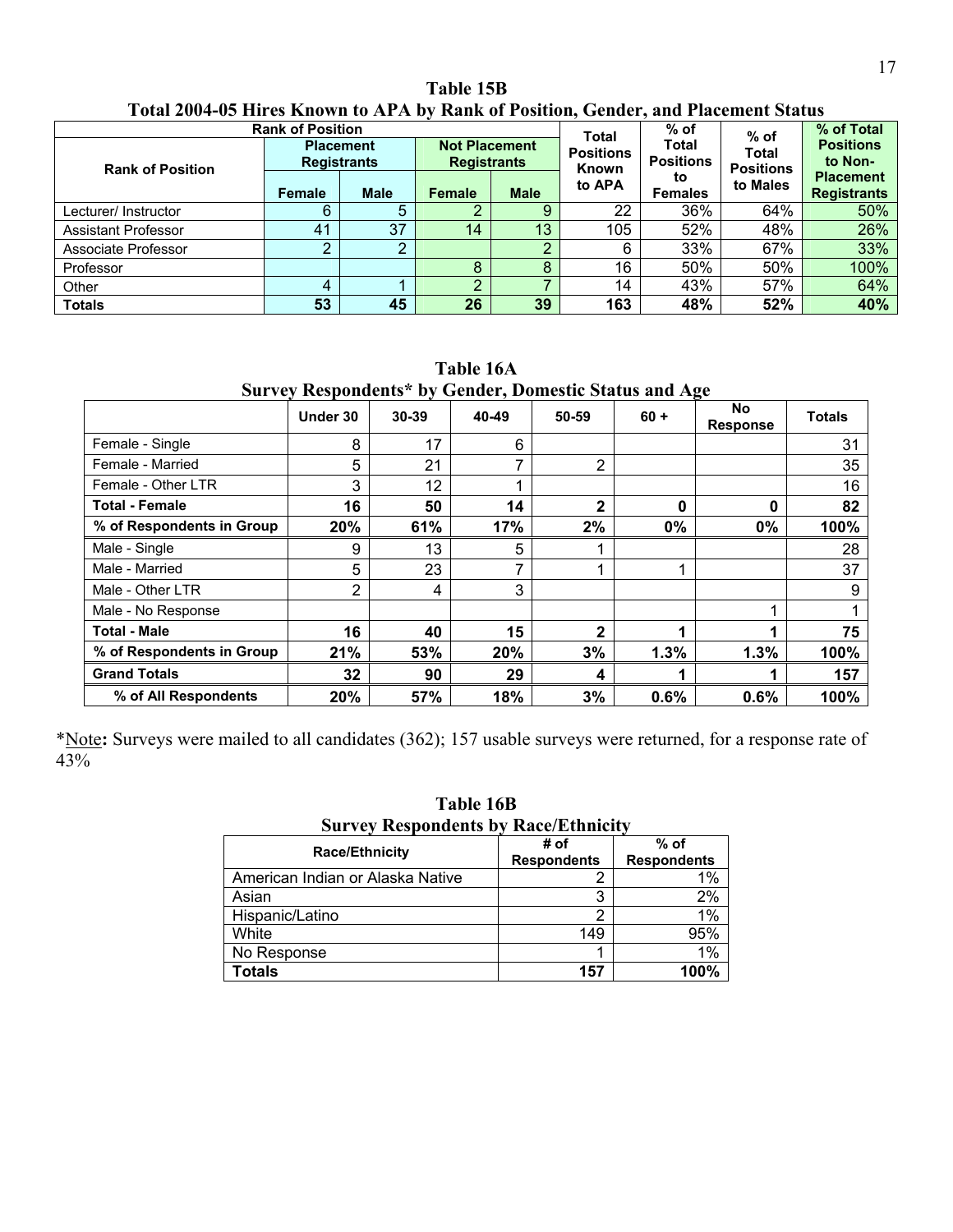| Dui vev ixespondents by minority bexuar orientation and dender |                |              |                    |                              |  |  |  |  |  |
|----------------------------------------------------------------|----------------|--------------|--------------------|------------------------------|--|--|--|--|--|
| <b>Minority Sexual</b>                                         | <b>Females</b> | <b>Males</b> | # of               | $%$ of<br><b>Respondents</b> |  |  |  |  |  |
| <b>Orientation</b>                                             |                |              | <b>Respondents</b> |                              |  |  |  |  |  |
| Yes                                                            |                |              | 15                 | 10%                          |  |  |  |  |  |
| No                                                             | 76             | 66           | 142                | 90%                          |  |  |  |  |  |
| Totals                                                         | 82             | 75           | 157                | 100%                         |  |  |  |  |  |

**Table 16C Survey Respondents by Minority Sexual Orientation and Gender** 

Note**:** Five male respondents who indicated minority sexual orientation on the survey obtained new 2004-05 academic positions (2 tenure-track, and 3 non-tenure-track) and 2 others indicated that they were continuing in current positions; no females obtained new positions, but 1 indicated that she was continuing in a current job.

**Table 17 Survey Respondents' Reasons for Non-Attendance at Annual Meeting**

| <b>Reasons for Non-Attendance at Meeting</b> |     |
|----------------------------------------------|-----|
| applied selectively                          |     |
| change of plans                              |     |
| decided not to apply                         | 6   |
| not enough interviews                        |     |
| other*                                       | 2   |
| No Response                                  | 3   |
| Total                                        | 17  |
| % of Respondents who did not attend meeting  | 11% |

\*Other reasons given: 1) too expensive; 2) pregnant; 3) "Another reason I did not attend the APA - the unpleasant atmosphere. I wish I did not have that to go through once I do go on the market"

|                     |                   |                                     | Respondence reporting Campus meet tiens on Survey                |                             |                                         |                                  |                                                   |
|---------------------|-------------------|-------------------------------------|------------------------------------------------------------------|-----------------------------|-----------------------------------------|----------------------------------|---------------------------------------------------|
| Gender              | <b>Candidates</b> | <b>Meeting</b><br><b>Interviews</b> | Avg # of<br><b>Meeting</b><br><b>Interviews</b>                  | Campus<br><b>Interviews</b> | Avg # of<br>Campus<br><b>Interviews</b> | $%$ of All<br><b>Respondents</b> | $%$ of<br><b>Respondents</b><br>of that<br>Gender |
|                     |                   |                                     | <b>Candidates Reporting New 2004-2005 Academic Positions</b>     |                             |                                         |                                  |                                                   |
| Female              | 31                | 139                                 | 4.5                                                              | 63                          | 2.0                                     | 20%                              | 38%                                               |
| Male                | 28                | 155                                 | 5.5                                                              | 64                          | 2.3                                     | 18%                              | 37%                                               |
| <b>Totals</b>       | 59                | 294                                 | 5.0                                                              | 127                         | 2.2                                     | 38%                              |                                                   |
|                     |                   |                                     | <b>Candidates not Reporting New 2004-2005 Academic Positions</b> |                             |                                         |                                  |                                                   |
| Female              | 12                | 30                                  | $2.5\,$                                                          | 15                          | 1.3                                     | 8%                               | 15%                                               |
| Male                |                   | 21                                  | 3.0                                                              | 9                           | 1.3                                     | 4%                               | 9%                                                |
| <b>Totals</b>       | 19                | 51                                  | 2.7                                                              | 24                          | 1.3                                     | 12%                              |                                                   |
| <b>Grand Totals</b> | 78                | 345                                 | 4.4                                                              | 151                         | 1.9                                     | 50%                              |                                                   |

**Table 18 Respondents Reporting Campus Interviews on Survey**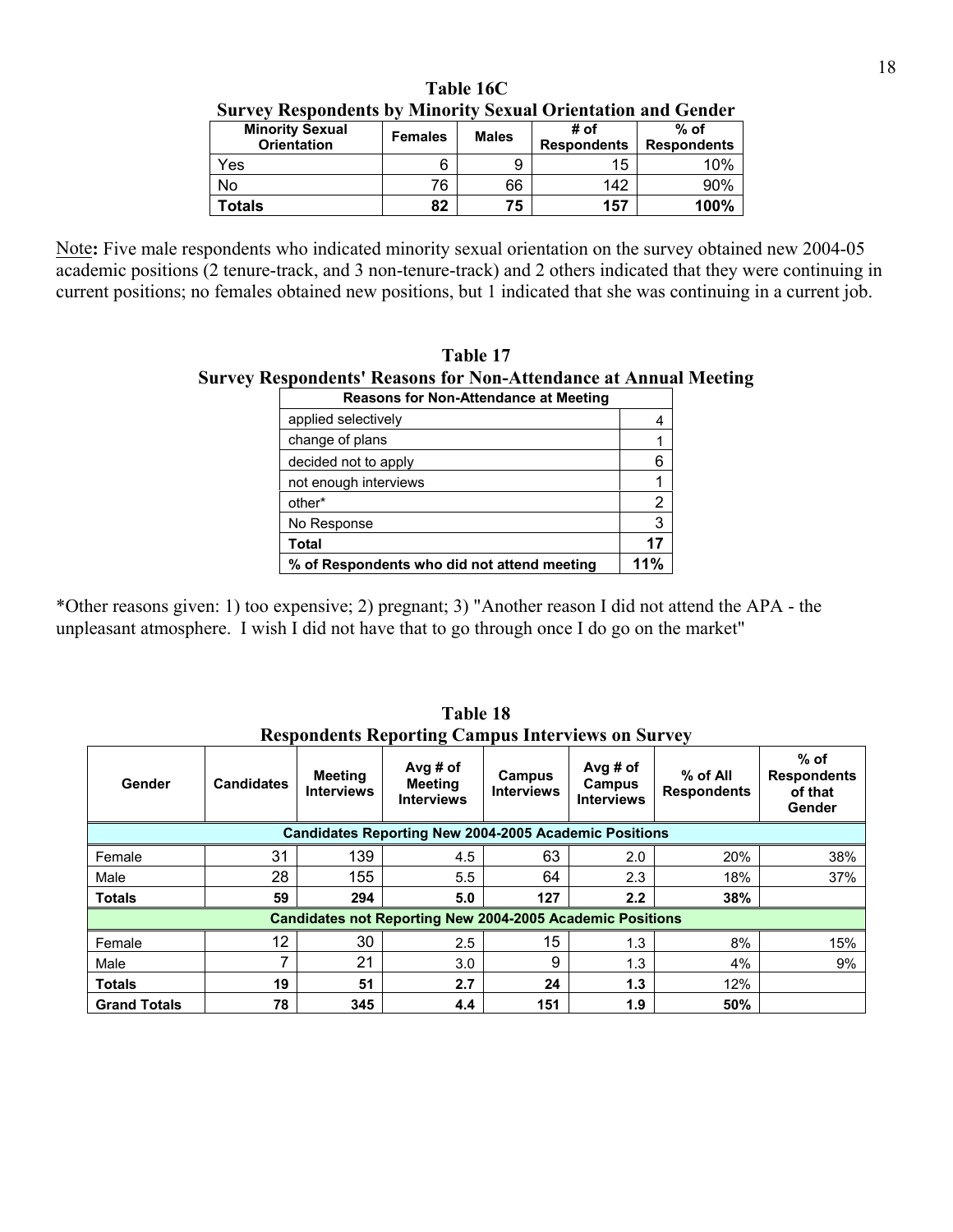| $\mathbf{F}$ and $\mathbf{F}$ and $\mathbf{F}$ are $\mathbf{F}$ are $\mathbf{F}$ and $\mathbf{F}$ are $\mathbf{F}$ |                |              |                                |  |  |  |  |  |
|--------------------------------------------------------------------------------------------------------------------|----------------|--------------|--------------------------------|--|--|--|--|--|
| # Offers                                                                                                           | <b>Females</b> | <b>Males</b> | % of All<br><b>Respondents</b> |  |  |  |  |  |
|                                                                                                                    | 46             | 48           | 60%                            |  |  |  |  |  |
|                                                                                                                    | 22             | 20           | 27%                            |  |  |  |  |  |
|                                                                                                                    | 12             |              | 10%                            |  |  |  |  |  |
|                                                                                                                    |                |              | 3%                             |  |  |  |  |  |
| No Response                                                                                                        |                |              | 0.6%                           |  |  |  |  |  |
| <b>Totals</b>                                                                                                      | 82             | 75           | 100%                           |  |  |  |  |  |

**Table 19A Number of Job Offers Reported on Survey**

**Table 19B Survey Respondents Reporting New 2004-2005 Academic Positions**

| <b>Candidates</b>                       | # of<br><b>Respondents</b> | $\epsilon$<br>%<br><b>Respondents</b><br>of that<br>Gender | %<br><b>Respondents</b><br>of that Gender<br>with New<br><b>Positions</b> | <b>Other</b><br><b>Candidates</b><br>Interviewed<br>for that Job | Job<br>advertised<br><b>in</b><br><b>Positions</b> | Learned<br>of Job<br>through<br><b>Positions</b> | Learned<br>of Job<br>through<br>Word-of-<br>Mouth |  |  |  |  |
|-----------------------------------------|----------------------------|------------------------------------------------------------|---------------------------------------------------------------------------|------------------------------------------------------------------|----------------------------------------------------|--------------------------------------------------|---------------------------------------------------|--|--|--|--|
|                                         | <b>Females</b>             |                                                            |                                                                           |                                                                  |                                                    |                                                  |                                                   |  |  |  |  |
| interviewed at meeting for that job     | 18                         | 22%                                                        | 45%                                                                       | 18                                                               | 17                                                 | 15                                               |                                                   |  |  |  |  |
| not interviewed at meeting for that job | 22                         | 27%                                                        | 55%                                                                       | 8                                                                | 8                                                  | 6                                                | 2 <sub>1</sub>                                    |  |  |  |  |
| <b>Totals</b>                           | 40                         | 49%                                                        | 100%                                                                      | 26                                                               | 25                                                 | 21                                               | 3                                                 |  |  |  |  |
| <b>Males</b>                            |                            |                                                            |                                                                           |                                                                  |                                                    |                                                  |                                                   |  |  |  |  |
| interviewed at meeting for that job     | 19                         | 25%                                                        | 59%                                                                       | 18                                                               | 17                                                 | 14 <sub>1</sub>                                  | $\overline{2}$                                    |  |  |  |  |
| not interviewed at meeting for that job | 13                         | 17%                                                        | 41%                                                                       | 6                                                                | ົ                                                  | 3                                                | 3 <sup>1</sup>                                    |  |  |  |  |
| <b>Totals</b>                           | 32                         | 43%                                                        | 100%                                                                      | 24                                                               | 20                                                 | 17                                               | 5 <sup>1</sup>                                    |  |  |  |  |

| Table 19C                                                                 |  |
|---------------------------------------------------------------------------|--|
| Survey Respondents' New 2004-2005 Academic Positions by Salary and Gender |  |

| <b>Salary</b>   | Female | <b>Male</b> | Total<br><b>Positions</b> | $%$ to<br><b>Females</b> | $%$ to<br><b>Males</b> |
|-----------------|--------|-------------|---------------------------|--------------------------|------------------------|
| under \$10,000  |        |             |                           | 100%                     | $0\%$                  |
| \$10,000-19,999 |        |             |                           | $0\%$                    | 100%                   |
| \$30,000-39,999 |        | 3           | 3                         | $0\%$                    | 100%                   |
| \$40,000-49,999 | 14     | 11          | 25                        | 56%                      | 44%                    |
| \$50,000-59,999 | 12     | 6           | 19                        | 67%                      | 33%                    |
| \$60,000-69,000 |        |             | 2                         | 50%                      | 50%                    |
| No Response     | 10     | 10          | 20                        | 50%                      | 50%                    |
| Totals          | 38     | 32          | 72                        | 54%                      | 46%                    |

Note: Two female candidates reported salaries in foreign currencies, 24,500 GBP and 57,000 Canadian dollars.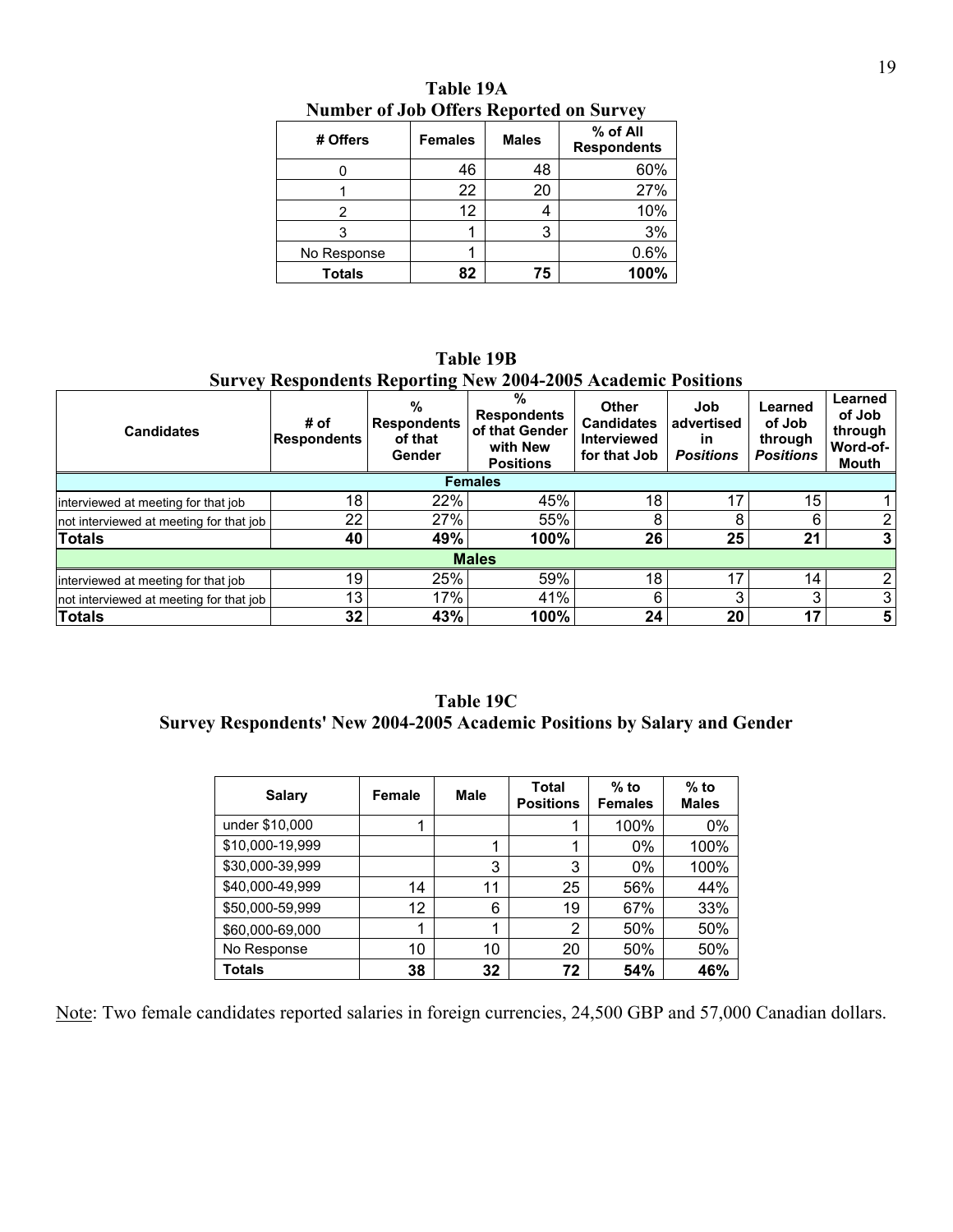**Table 19D Survey Respondents' New 2004-2005 Academic Positions by Type, Department, and Gender** 

| <b>Highest Degree</b>                         |         |                          | <b>Type of Position</b> |                   |                                  |                            |                          |                        |  |
|-----------------------------------------------|---------|--------------------------|-------------------------|-------------------|----------------------------------|----------------------------|--------------------------|------------------------|--|
| <b>Offered by Hiring</b><br><b>Department</b> | adjunct | non-<br>tenure-<br>track | tenure-<br>track        | non-<br>tenurable | <b>Total</b><br><b>Positions</b> | $%$ of<br><b>Positions</b> | $%$ to<br><b>Females</b> | $%$ to<br><b>Males</b> |  |
| Ph.D.                                         |         | 4                        | 11                      |                   | 15                               | 21%                        | 53%                      | 47%                    |  |
| M.A.                                          |         |                          | 4                       |                   | 6                                | 8%                         | 67%                      | 33%                    |  |
| B.A.                                          |         | 12                       | 23                      |                   | 36                               | 50%                        | 53%                      | 47%                    |  |
| Does not Offer Major                          |         |                          |                         |                   |                                  | $1\%$                      | 100%                     | 0%                     |  |
| Unknown                                       |         | 11                       | ∩                       |                   | 14                               | 19%                        | 57%                      | 43%                    |  |
| <b>Totals</b>                                 | າ       | 29                       | 40                      |                   | 72                               | 100%                       | 56%                      | 44%                    |  |
| % to Females                                  | 50%     | 59%                      | 53%                     | 100%              |                                  |                            |                          |                        |  |
| % to Males                                    | 50%     | 41%                      | 48%                     | $0\%$             |                                  |                            |                          |                        |  |

#### **Table 19E**

## **Employment Status of Survey Respondents without New 04-05 Academic Positions**

| <b>Type of Employment</b>              | # of<br><b>Respondents</b> | % Respondents | % Respondents<br>of That Gender |
|----------------------------------------|----------------------------|---------------|---------------------------------|
|                                        | <b>Females</b>             |               |                                 |
| <b>Continuing Academic Position</b>    | 19                         | 12%           | 23%                             |
| Primary/Secondary Teacher              |                            | 1%            | 1%                              |
| <b>Salaried Research Position</b>      | 2                          | $1\%$         | 2%                              |
| <b>Other Classics-related Position</b> |                            | $1\%$         | $1\%$                           |
| Don't Know Yet                         | 13                         | 8%            | 16%                             |
| No Response                            | 6                          | 4%            | 7%                              |
| <b>Totals</b>                          | 42                         | 27%           | 51%                             |
|                                        | <b>Males</b>               |               |                                 |
| <b>Continuing Academic Position</b>    | 15                         | 10%           | 20%                             |
| Primary/Secondary Teacher              |                            | $1\%$         | 1%                              |
| <b>Salaried Research Position</b>      | 1                          | $1\%$         | $1\%$                           |
| <b>Other Classics-related Position</b> | 2                          | $1\%$         | 3%                              |
| Don't Know Yet                         | 17                         | 11%           | 23%                             |
| No Response                            | 7                          | 4%            | 9%                              |
| Totals                                 | 43                         | 27%           | 57%                             |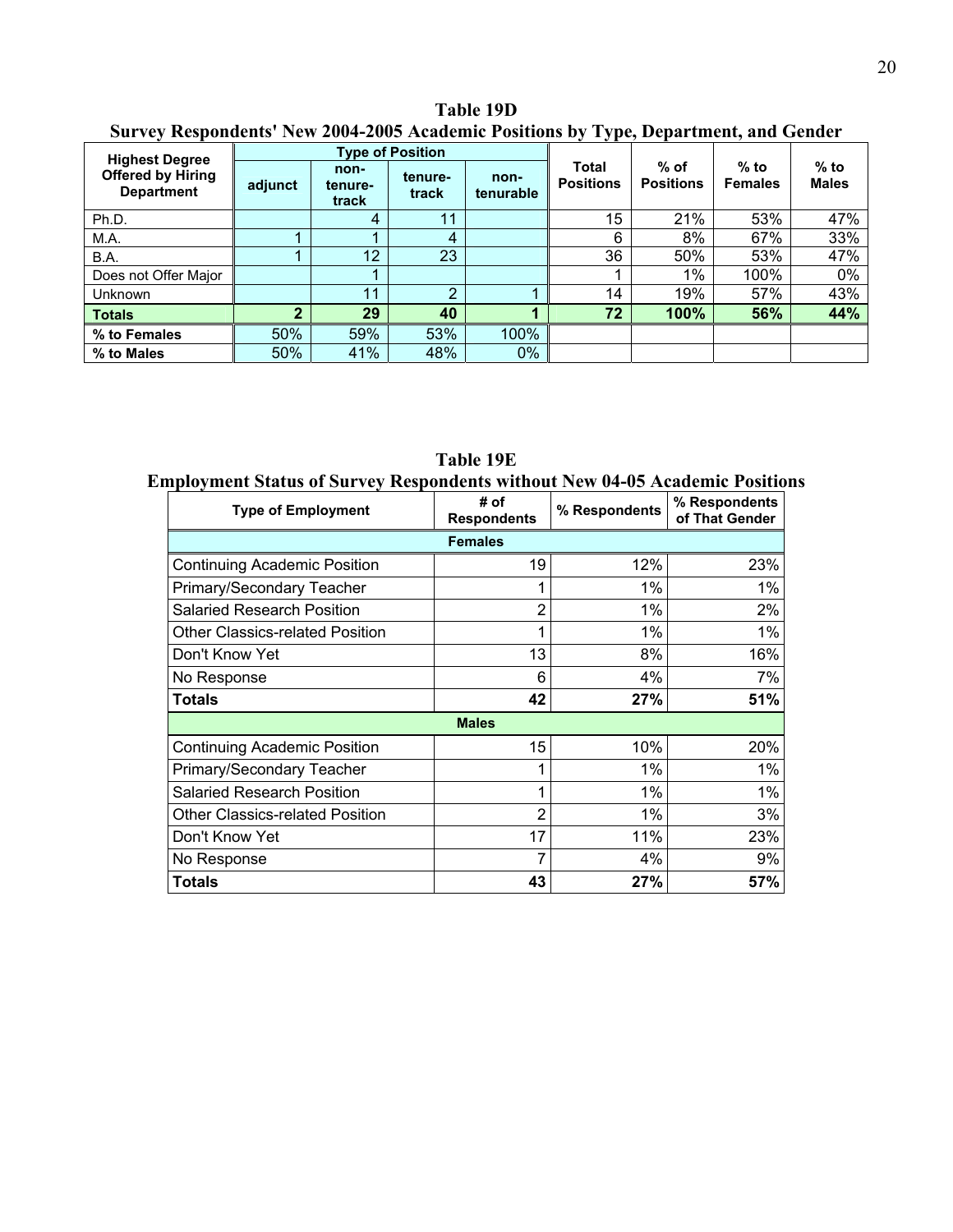| Table 20A                             |  |
|---------------------------------------|--|
| <b>Inappropriate Interview Topics</b> |  |

| <b>Topics Raised in</b>                 |                  |                        | <b>Responses from Females</b><br><b>Responses from Males</b> |           |                   |                  |                        |                     |                |                   |  |
|-----------------------------------------|------------------|------------------------|--------------------------------------------------------------|-----------|-------------------|------------------|------------------------|---------------------|----------------|-------------------|--|
| <b>Interviews</b>                       | not<br>mentioned | indirectly<br>broached | direct<br>questions                                          | advantage | dis-<br>advantage | not<br>mentioned | indirectly<br>broached | direct<br>questions | advantage      | dis-<br>advantage |  |
| Race                                    | 82               |                        |                                                              |           |                   | 75               |                        |                     |                |                   |  |
| Ethnicity                               | 81               |                        |                                                              |           |                   | 75               |                        |                     |                |                   |  |
| Religion                                | 73               | 5                      | 4                                                            |           |                   | 64               |                        | 4                   | 2              | 2                 |  |
| Nationality                             | 73               | 4                      | 5                                                            | 3         |                   | 69               | 3                      |                     |                | 3                 |  |
| <b>Political Views</b>                  | 75               |                        |                                                              | n         |                   | 70               | 5                      |                     |                |                   |  |
| <b>Marital Status</b>                   | 74               | 3                      | 4                                                            | 6         |                   | 66               | 5                      | 4                   |                | 3                 |  |
| Sexual<br>Orientation                   | 80               |                        |                                                              |           |                   | 75               |                        |                     |                |                   |  |
| Partner's<br>Willingness to<br>Relocate | 74               | 4                      | 3                                                            | 4         | າ                 | 66               | 6                      | 3                   | $\overline{2}$ | 3                 |  |
| Age                                     | 78               | 4                      |                                                              |           | 2                 | 72               | $\overline{2}$         |                     |                |                   |  |
| Gender                                  | 82               |                        |                                                              |           |                   | 75               |                        |                     |                |                   |  |
| Children                                | 81               |                        |                                                              |           |                   | 69               | 4                      | 2                   |                | $\overline{2}$    |  |
| Physical<br>Condition/Health            | 81               |                        |                                                              |           |                   | 74               |                        |                     |                |                   |  |
| <b>Totals</b>                           | 934              | 30                     | 18                                                           | 17        | 9                 | 850              | 32                     | 14                  | ⇁              | 16                |  |

**Table 20B Respondents' Reporting of Guideline Violations** 

| Did You Report Guideline Violations? |                                                       |              |    |               |  |  |  |  |
|--------------------------------------|-------------------------------------------------------|--------------|----|---------------|--|--|--|--|
|                                      | <b>Females</b>                                        | <b>Males</b> |    | <b>Totals</b> |  |  |  |  |
| Saw no violations                    | 47                                                    |              | 29 | 76            |  |  |  |  |
| Did not report violations            | 12                                                    |              | 18 | 30            |  |  |  |  |
| No response                          | 23                                                    |              | 28 | 51            |  |  |  |  |
| <b>Totals</b>                        | 82                                                    |              | 75 | 157           |  |  |  |  |
|                                      |                                                       |              |    |               |  |  |  |  |
|                                      | <b>Reasons for not Reporting Guideline Violations</b> |              |    |               |  |  |  |  |
|                                      | <b>Females</b>                                        | <b>Males</b> |    | <b>Totals</b> |  |  |  |  |
| lack of faith in the process         |                                                       |              |    |               |  |  |  |  |
| personal indifference                | 4                                                     |              | 8  | 12            |  |  |  |  |
| fear of repercussions                | 2                                                     |              |    | 3             |  |  |  |  |
| other*                               | 5                                                     |              | 2  |               |  |  |  |  |
| No Response                          | ◢                                                     |              | 6  |               |  |  |  |  |
| <b>Totals</b>                        | 12                                                    |              | 18 | 30            |  |  |  |  |

\*Other reasons specified:

1) "Questions phrased discretely enough to leave room for deniability - could claim that I was interpreting something that was not there. But I was asked inappropriate questions and when I side stepped them, my dissertation advisor was asked the same."

2) "The institution was one with very strong religious connections & the questions/comments were not inappropriate in such a context."

3) " am not certain that the guidelines specify that it is a violation for a spouse to ask these questions. If it is not, I would strongly suggest that language to this effect be included."

4) "I knowingly applied to institutions affiliated with a religious group."

5) "I did not think it did any harm & last year violation of guidelines was worse."

6) "I did not feel the questions were inappropriately broached."

7) "Was, after all, marginal and didn't really matter."